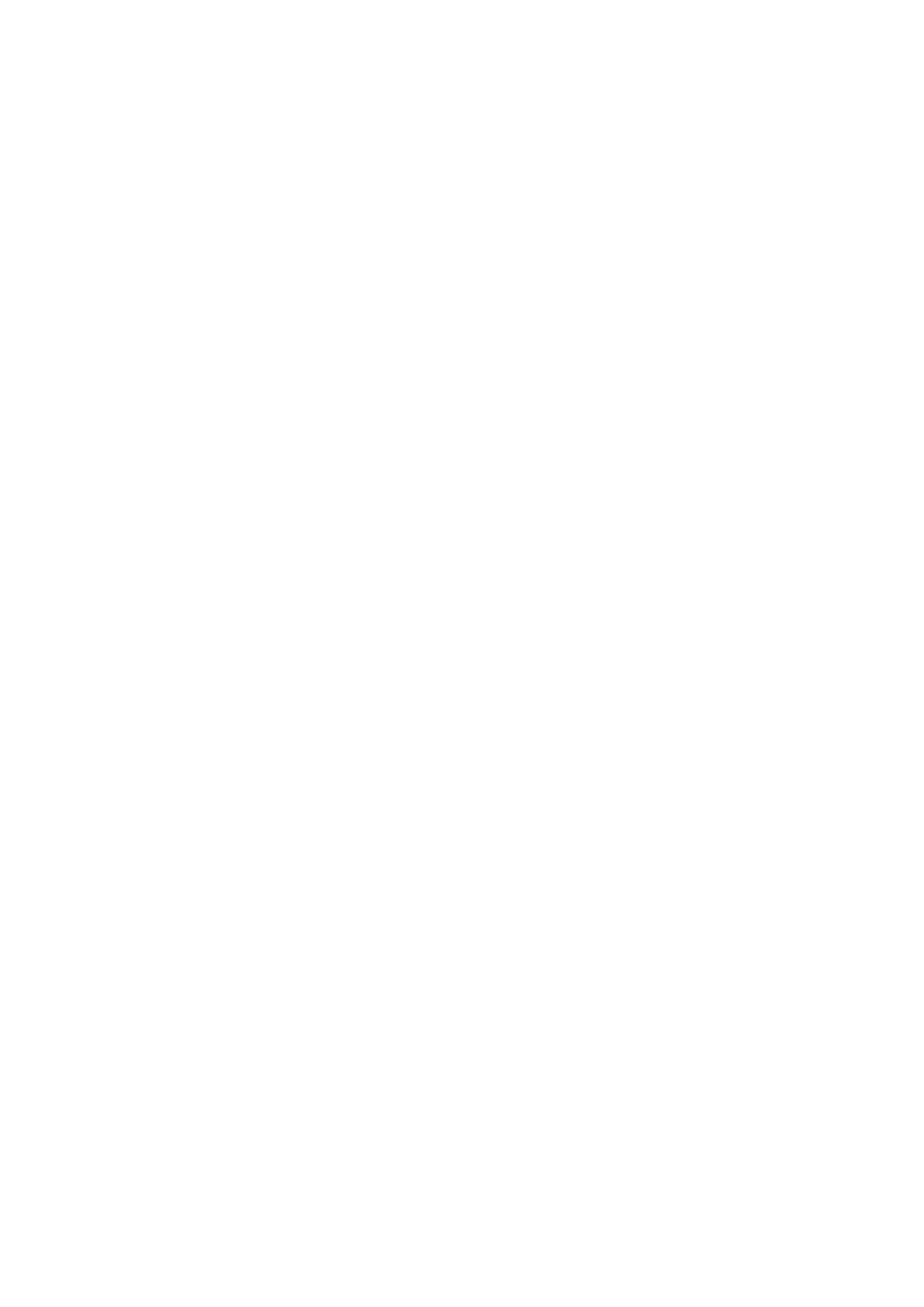## Table of contents

| <b>Executive Summary</b>                                                | 3  |
|-------------------------------------------------------------------------|----|
| 1 Introduction                                                          | 5  |
| 1.1 Project Background                                                  | 5  |
| 1.2 What is the purpose of this Report?                                 | 5  |
| 1.3 Have the conditions been varied since approval?                     | 6  |
| 1.4 Report Structure                                                    | 6  |
| 2 Summary of Compliance with DoEE Conditions                            | 6  |
| 2.1 EPBC Act Listed Species                                             | 6  |
| 2.2 Implementation of Flora Mitigation Plans                            | 6  |
| 2.3 Implementation of Fauna Mitigation Plans                            | 6  |
| 2.4 Implementation of Aquatic Fauna Plans                               | 7  |
| 2.5 Management of the Golden Sun Moth                                   | 7  |
| 2.6 Management of Little Pink Spider Orchid                             | 7  |
| 2.7 Management of Matted Flax-lily, Clover Glycine, River Swamp Wallaby |    |
| Grass and Little Pink Spider Orchid                                     | 7  |
| 2.8 Water Quality Monitoring                                            | 7  |
| 2.9 Provision of Waterway Crossing Plans                                | 7  |
| 2.10 Approval of Water Quality Monitoring Procedure                     | 8  |
| 2.11 Limitation of Pipeline Operational Volumes                         | 8  |
| 2.12 Passage of Groundwater                                             | 9  |
| 2.13 Forest Rehabilitation Plans                                        | 9  |
| 2.14 Annual Report on Compliance with Conditions                        | 10 |
| 2.15 Changes to Documentation/Conditions                                | 10 |
| 2.16 Recordkeeping                                                      | 10 |
| 2.17 Commencement of Construction                                       | 10 |
| <b>3 Independent Audited Reports of Water Savings</b>                   | 11 |
| 3.1 Water Savings Audited & Allocated                                   | 12 |
| 3.2 Water Savings Released & Supplied to Melbourne                      | 14 |
| 4 Surveys & Monitoring for Threatened Fauna & Flora                     | 19 |
| 4.1 General measures for all Terrestrial Fauna                          | 19 |
| 4.2 Woodland Forest & Scattered Tree Habitats                           | 19 |
| 4.3 Grassland Habitats                                                  | 20 |
| <b>5 Conclusion</b>                                                     | 21 |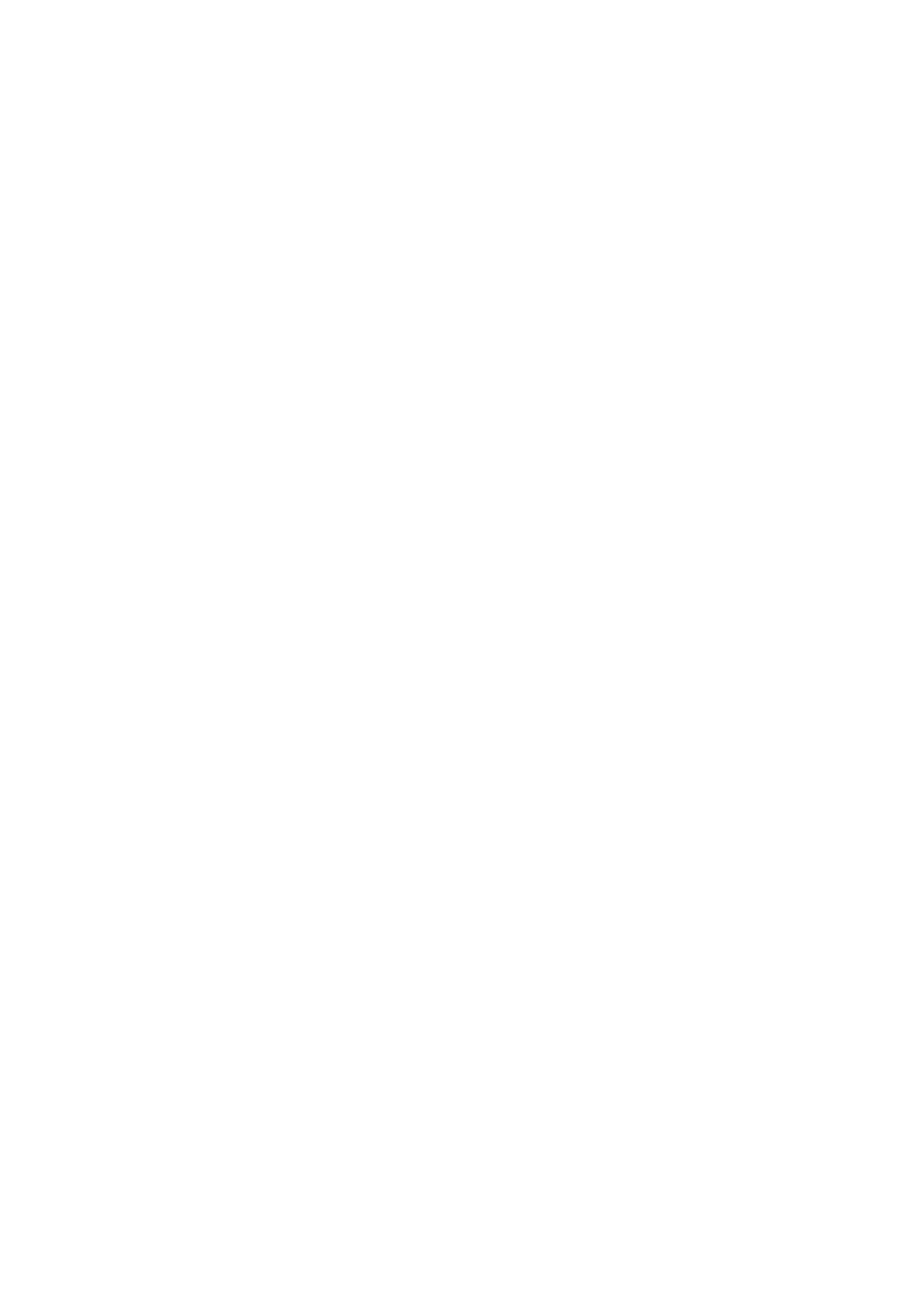Melbourne Water is owned by the Victorian Government. We manage Melbourne's water supply catchments, remove and treat most of Melbourne's sewage, and manage rivers and creeks and major drainage systems throughout the Port Phillip and Westernport Region.

© Melbourne Water Corporation 2016

This work is copyright. Apart from any use permitted under the Copyright Act 1968, parts of this publication may be reproduced as long as due acknowledgement is given to Melbourne Water Corporation and the author.

*Front cover photo showing the Matted Flax-Lily (Dianella amoena) in flower.*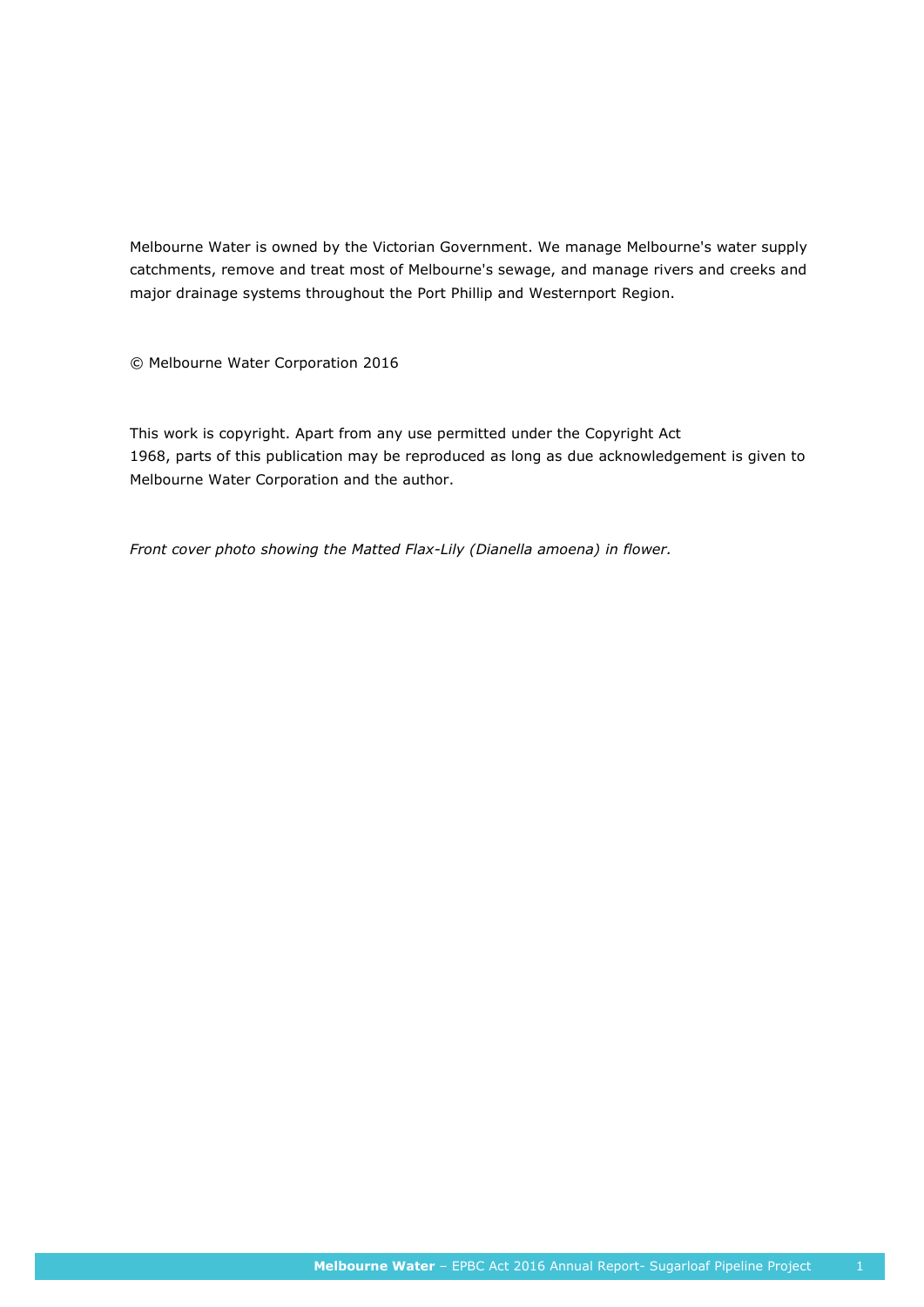#### Abbreviations

| Alliance     | Sugarloaf Pipeline Alliance (comprised of Melbourne Water Corporation<br>(MW), Sinclair Knight Merz Pty Ltd (SKM), Gutheridge Haskins and<br>Davey Pty Ltd (GHD) and John Holland Pty Ltd (JH), responsible for<br>delivery of the Pipeline Project.) |
|--------------|-------------------------------------------------------------------------------------------------------------------------------------------------------------------------------------------------------------------------------------------------------|
| <b>DELWP</b> | Department of Environment, Land, Water & Planning                                                                                                                                                                                                     |
| <b>DoEE</b>  | Federal Department of Environment and Energy.                                                                                                                                                                                                         |
| <b>DTPLI</b> | Department of Transport, Planning and Local Infrastructure.                                                                                                                                                                                           |
| <b>EMP</b>   | Environmental Management Plan                                                                                                                                                                                                                         |
| <b>EPBC</b>  | Environment Protection and Biodiversity Conservation Act 1999                                                                                                                                                                                         |
| <b>FFG</b>   | Flora and Fauna Guarantee 1988(Vic)                                                                                                                                                                                                                   |
| <b>GSM</b>   | Golden Sun Moth (Synemon plana)                                                                                                                                                                                                                       |
| <b>MFL</b>   | Matted Flax-lily                                                                                                                                                                                                                                      |
| <b>MW</b>    | Melbourne Water Corporation                                                                                                                                                                                                                           |
| Project      | Sugarloaf Pipeline Project                                                                                                                                                                                                                            |
| <b>SLL</b>   | Striped Legless Lizard (Delma impar)                                                                                                                                                                                                                  |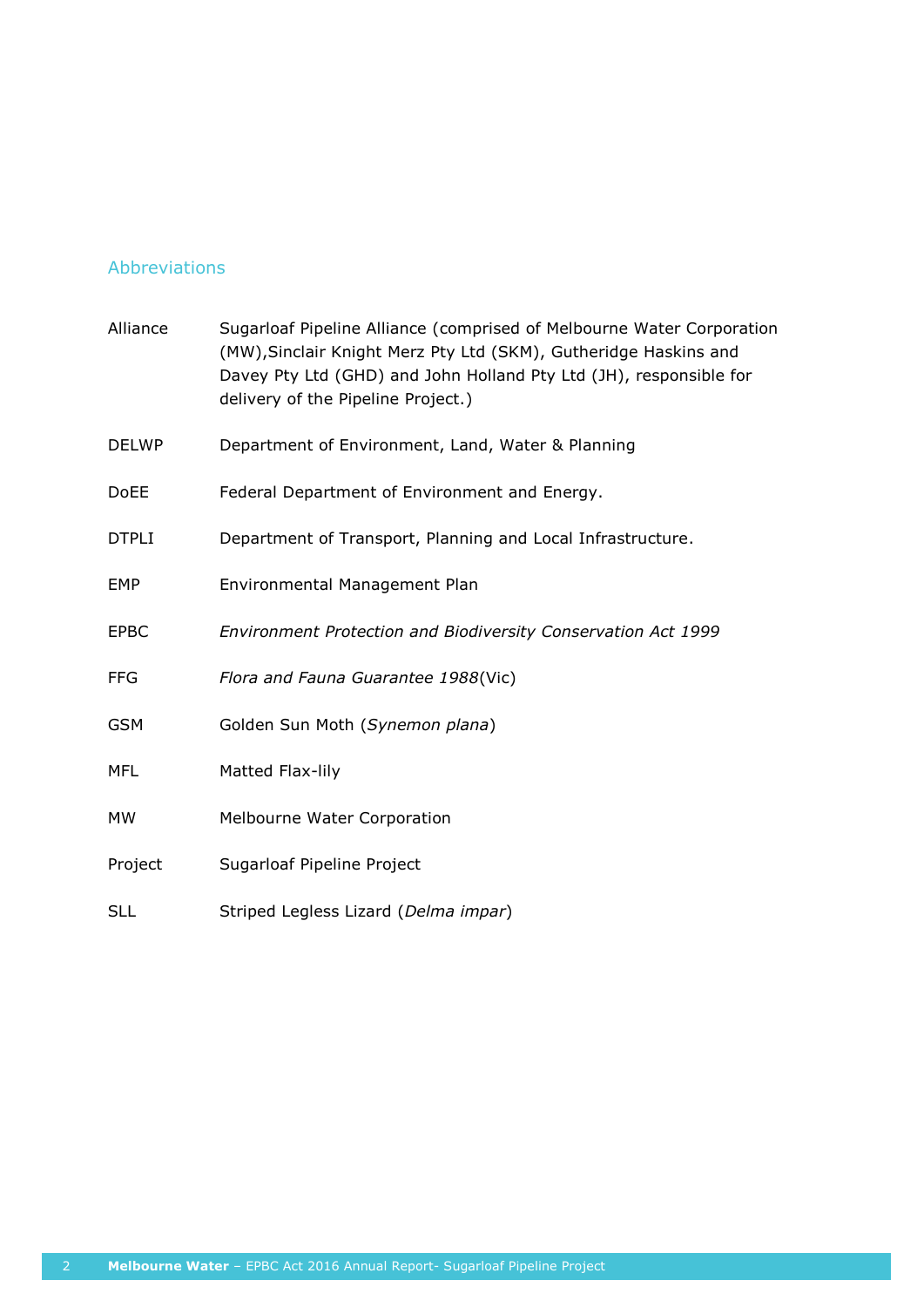## Executive Summary

Melbourne Water has complied with the conditions of the *Environment Protection and Biodiversity Conservation Act 1999* approval 2008/3960 (EPBC Approval) for the current reporting period 1 July 2015 – 30 June 2016.

Three EPBC listed species were located in the construction corridor:

- Striped Legless Lizard
- Golden Sun Moth
- Matted Flax-lily

A 5-year post construction monitoring program has now been completed for all of these species. Monitoring detected large populations of both Striped Legless Lizard and Golden Sun Moth. Patches of Matted Flax-lily which were translocated are successfully established and will continue to be managed at the translocation site.

The status of compliance with the conditions of the EPBC Approval is summarised in Table 1. Where Melbourne Water has previously demonstrated compliance with a condition and no further action is required no detail is provided in this report. Compliance has been considered demonstrated through submission and acceptance of the EPBC annual reports. Readers can refer to earlier Annual Reports where more information is required.

#### **Table 1: Compliance with EPBC Approval**

| <b>Condition of EPBC Approval</b>                                                                                    | <b>Status</b>        |
|----------------------------------------------------------------------------------------------------------------------|----------------------|
| Implementation of EMS<br>1.                                                                                          | Previously Compliant |
| 2. Implementation of Flora Mitigation<br>Plans                                                                       | Previously Compliant |
| 3. Implementation of Fauna<br><b>Mitigation Plans</b>                                                                | Complete - Compliant |
| 4. Implementation of Aquatic Fauna<br><b>Mitigation Plans</b>                                                        | Previously Compliant |
| Management of Golden Sun Moth<br>5.                                                                                  | Previously Compliant |
| 6. Management of Little Pink Spider<br>Orchid                                                                        | Previously Compliant |
| 7. Management of Matted Flax-lily,<br>Clover Glycine, River Swamp<br>Wallaby Grass and Little Pink<br>Spider Orchid. | Previously Compliant |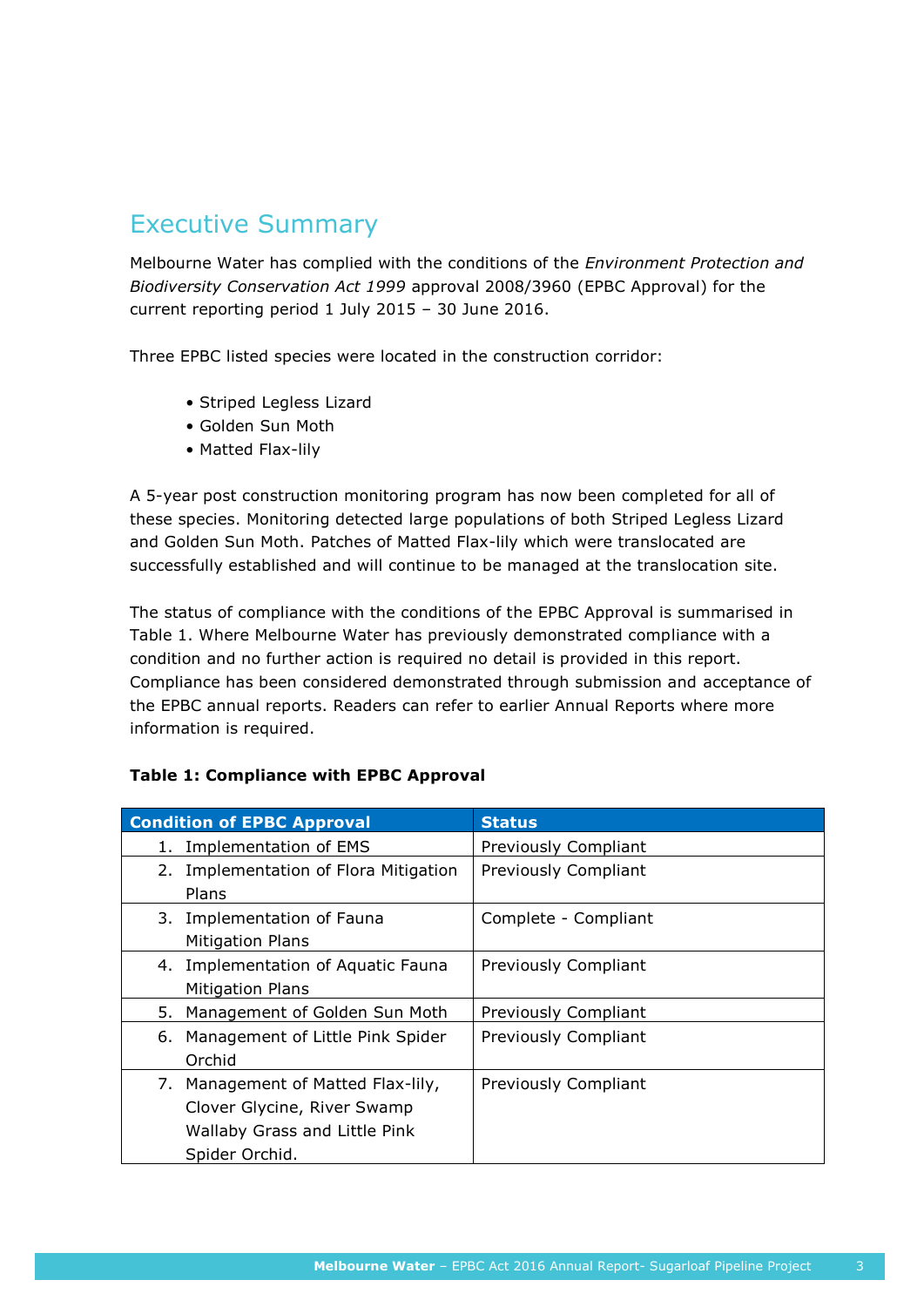| <b>Condition of EPBC Approval</b>      | <b>Status</b>               |
|----------------------------------------|-----------------------------|
| 8. Water Quality Monitoring            | Previously Compliant        |
| 9. Provision of Waterway Crossing      | Previously Compliant        |
| Plans                                  |                             |
| 10. Approval of Water Quality          | Previously Compliant        |
| Monitoring Procedure                   |                             |
| 11. Limitation of Pipeline Operational | Ongoing-compliant to date   |
| Volumes                                |                             |
| 12. Passage of Groundwater             | Previously Compliant        |
| 13. Forest Rehabilitation Plans        | Ongoing-compliant to date   |
| 14. Annual Report on Compliance with   | Ongoing-compliant to date   |
| Conditions                             |                             |
| 15. Changes to documents/conditions    | Previously Compliant        |
| 16. Record Keeping                     | Previously Compliant        |
| 17. Commencement of Construction       | <b>Previously Compliant</b> |

The ongoing monitoring requirements are summarised below and will be reported in next year's annual report:

#### **Table 2: Ongoing EPBC Monitoring**

| <b>Aspect</b>                      | <b>Monitoring</b>           | <b>Frequency &amp; Timing</b> |
|------------------------------------|-----------------------------|-------------------------------|
| <b>Forest Rehabilitation Plans</b> | Habitat Linkage in Toolangi | Monitoring completion in      |
|                                    |                             | November 2016. Report         |
|                                    |                             | expected to be available      |
|                                    |                             | early 2017.                   |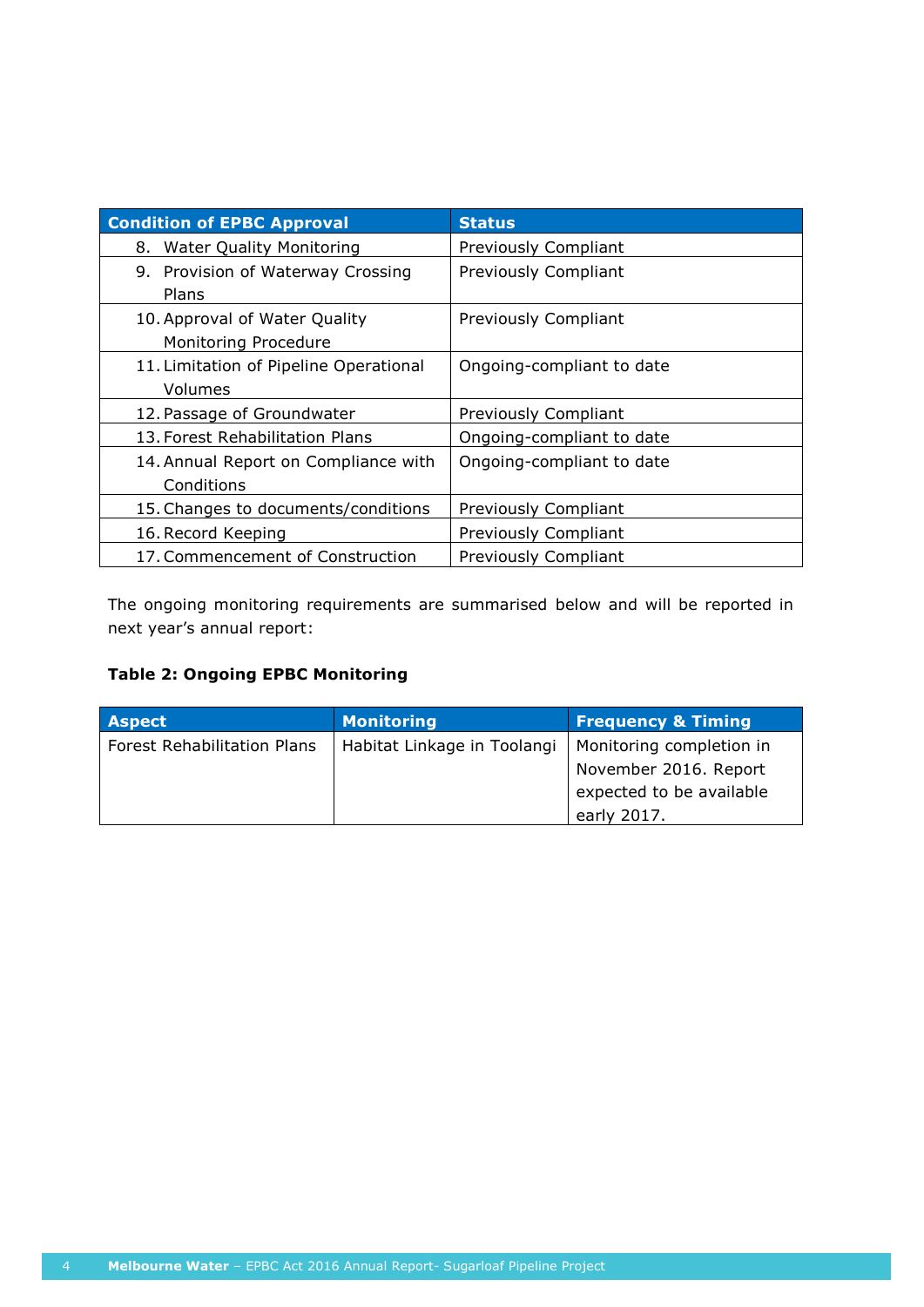## 1 Introduction

#### 1.1 Project Background

Melbourne Water constructed the Sugarloaf Pipeline (now known as the North-South Pipeline) to allow transfer of water savings from the Goulburn River catchment to Melbourne's water distribution network via Sugarloaf Reservoir.

The Project received State Government approval on 6 August 2008 and Federal approval under the *Environmental Protection and Biodiversity Conservation Act 1999* (the EPBC Act) on 12 September 2008, subject to conditions.

Water was transferred through the Sugarloaf Pipeline until 9 September 2010 when the receiving storage, Sugarloaf Reservoir, became full. The Sugarloaf Pipeline has not been used since 2010 in line with the current Victorian State Government policy to only use the pipeline in times of critical human need. Critical human need is defined as an event where the volume of water in Melbourne's ten reservoirs is below 30% as at the 30 November in any year.

#### 1.2 What is the purpose of this Report?

This report provides information on the Project's compliance with Condition 14 of the EPBC Act 1999 Approval (EPBC 2008/3960).

Condition 14 of the EPBC Approval states:

**"***The person taking the action must provide by August each year an annual report on the compliance with these conditions, including the results of all EPBC listed surveys and environmental monitoring undertaken, independent audited reports of water savings achieved and the amount of water allocated for extraction, any adaptive management, any remedial actions taken and the effectiveness of the measures implemented to mitigate the impact on EPBC listed species***."**

The Federal Department currently responsible for administering the EPBC Act is the Department of Environment and Energy (DoEE). The responsible State Department is the Department of Environment, Land, Water & Planning (DELWP).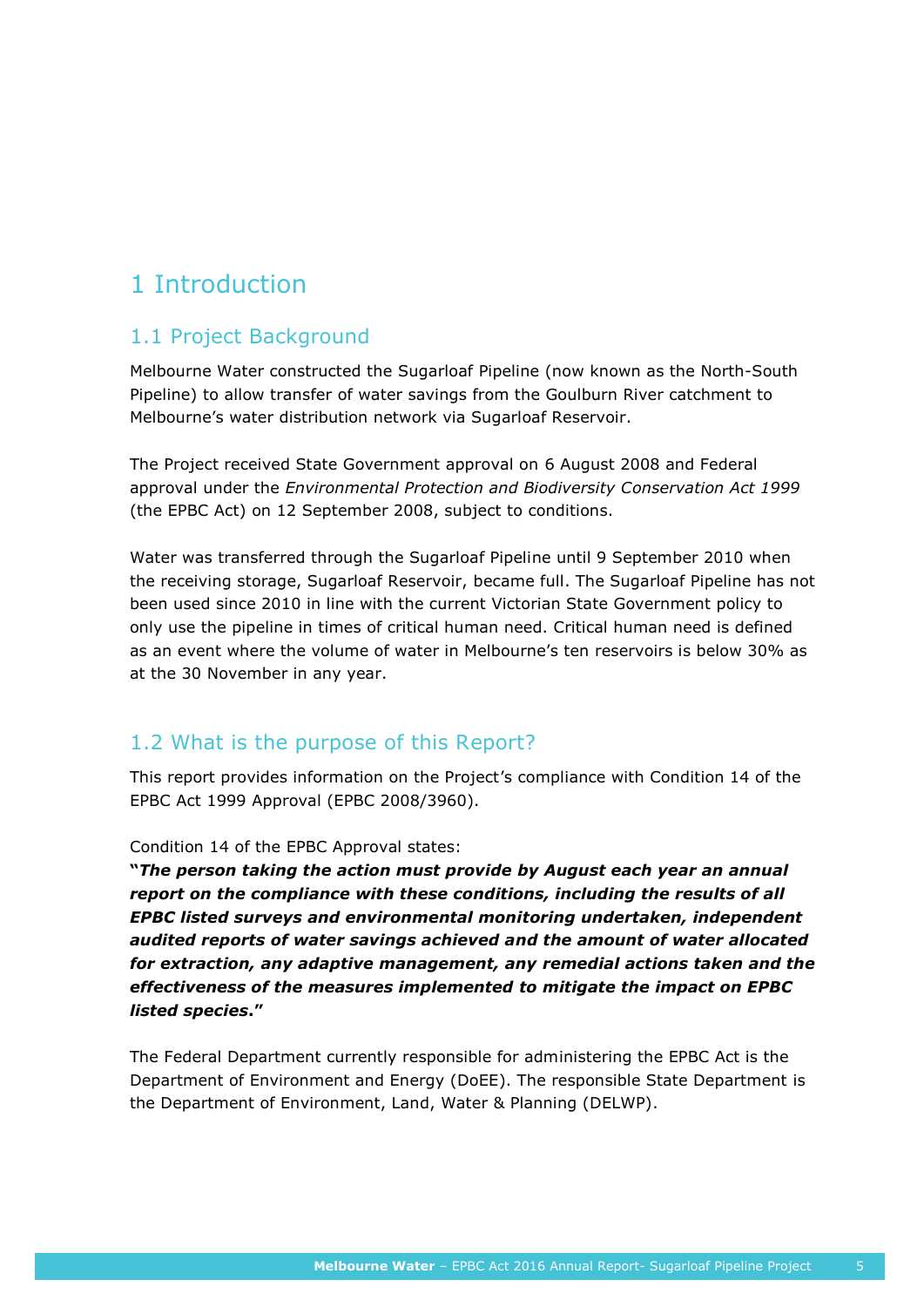#### 1.3 Have the conditions been varied since approval?

A variation to Condition 14 was approved by DoEE on 28 October 2010 to alter the date in the above condition to 30 November each year. This change was made to harmonise reporting requirements to DoEE with independent annual audits on water allocations and transfers via the pipeline.

#### 1.4 Report Structure

To address the requirements of the EPBC Approval conditions, the remainder of this report has been structured as follows:

- Section 2 Project's compliance with the conditions of the EPBC Approval;
- Section 3 Independent audited reports of water savings achieved;
- Section 4 Results of monitoring of EPBC listed species undertaken; and
- Section 5 Conclusion.

### 2 Summary of Compliance with DoEE Conditions

The EPBC Approval granted to the Project on 12 September 2008 is subject to 17 conditions, as listed in Table 1. This section provides a listing of the conditions, with a summary of compliance activities for the current reporting period. Where Melbourne Water met the compliance standards in 2015 or earlier, and no further action relating to this condition was required, no detail is provided, however Melbourne Water will continue to report on compliance with all conditions of EPBC Act approval (2008/3960). Readers should refer to previous Annual Reports if more information is required.

#### 2.1 EPBC Act Listed Species

*Condition 1 - Compliant*

#### 2.2 Implementation of Flora Mitigation Plans

*Condition 2 - Compliant*

#### 2.3 Implementation of Fauna Mitigation Plans

*Condition 3: To protect the EPBC listed terrestrial species that are known to occur in the action area, in particular the Striped Legless Lizard (Delma impar), Southern Brown Bandicoot (Isoodon obesulus obesulus), Spotted Tail Quoll (Dasyurus maculatus maculatus [SE mainland population]), Growling*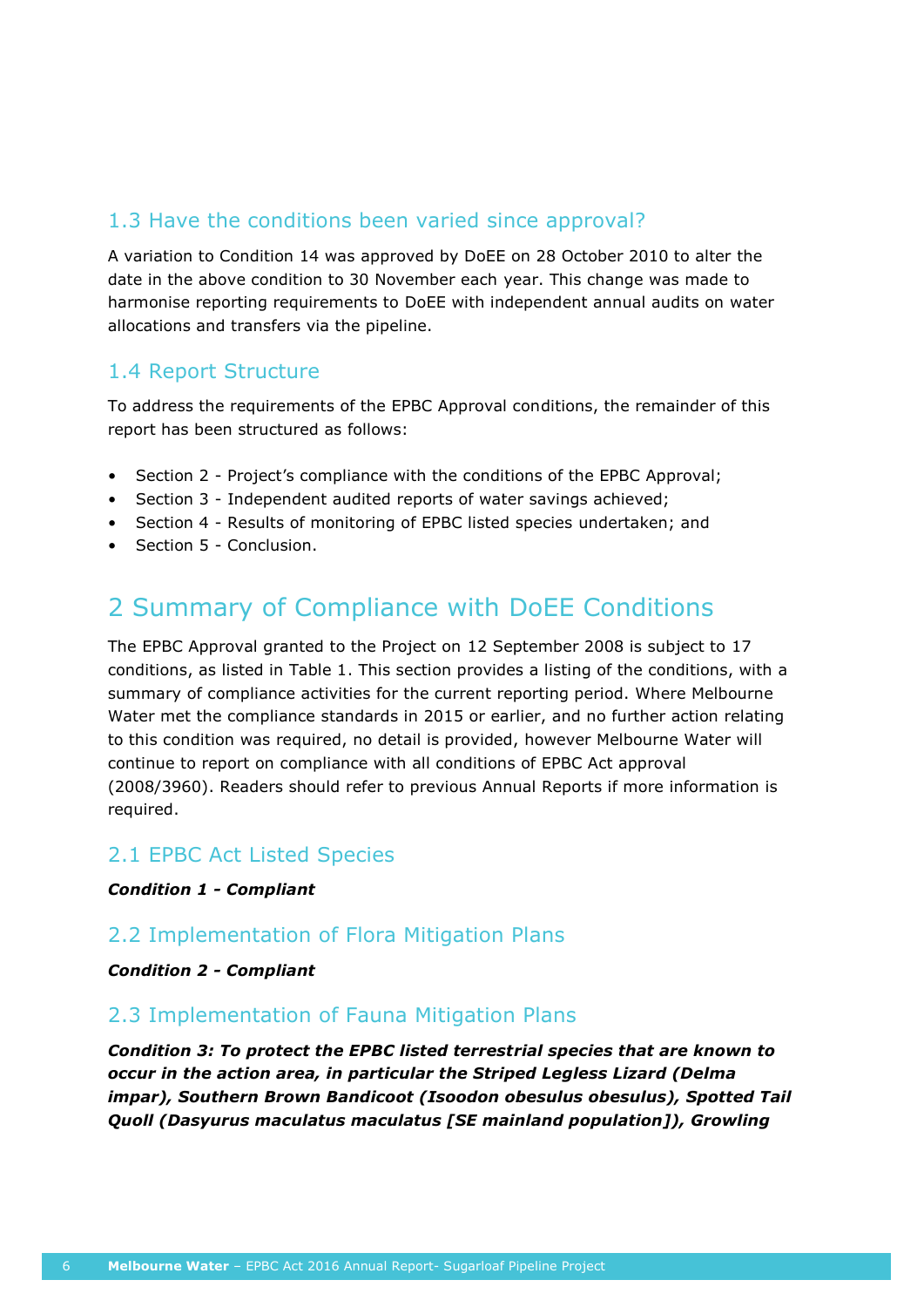#### *Grass Frog (Litoria rainformis), and Golden Sun Moth (Synemon plana), the person taking the action must implement the Mitigation Plan for Terrestrial Fauna Listed under the EPBC Act and FFG Act July 2008.*

During the course of the project, targeted on-ground surveys identified the presence of the Golden Sun Moth (GSM) and Striped Legless Lizard (SLL) at a number of locations in the construction Right of Way (ROW). Comprehensive mitigation and management procedures were implemented during construction of the Project All requirements for monitoring and management of GSM and SLL have now been met and Melbourne Water has demonstrated compliance with this condition (refer to 2015 Annual Report).

Despite a range of targeted surveys for EPBC listed species, no Growling Grass Frogs, Spotted Tail Quolls or Southern Brown Bandicoots were found within the construction area during the project. Specific mitigation measures as noted within the 'Mitigation Plan for Terrestrial Fauna' were still implemented for these and all other fauna species (refer to Section 4.2).

#### 2.4 Implementation of Aquatic Fauna Plans

*Condition 4- Compliant*

#### 2.5 Management of the Golden Sun Moth

*Condition 5 - Compliant*

#### 2.6 Management of Little Pink Spider Orchid

#### *Condition 6 - Compliant*

2.7 Management of Matted Flax-lily, Clover Glycine, River Swamp Wallaby Grass and Little Pink Spider Orchid

*Condition 7 - Compliant*

#### 2.8 Water Quality Monitoring

*Condition 8 - Compliant* 

#### 2.9 Provision of Waterway Crossing Plans

*Condition 9 - Compliant*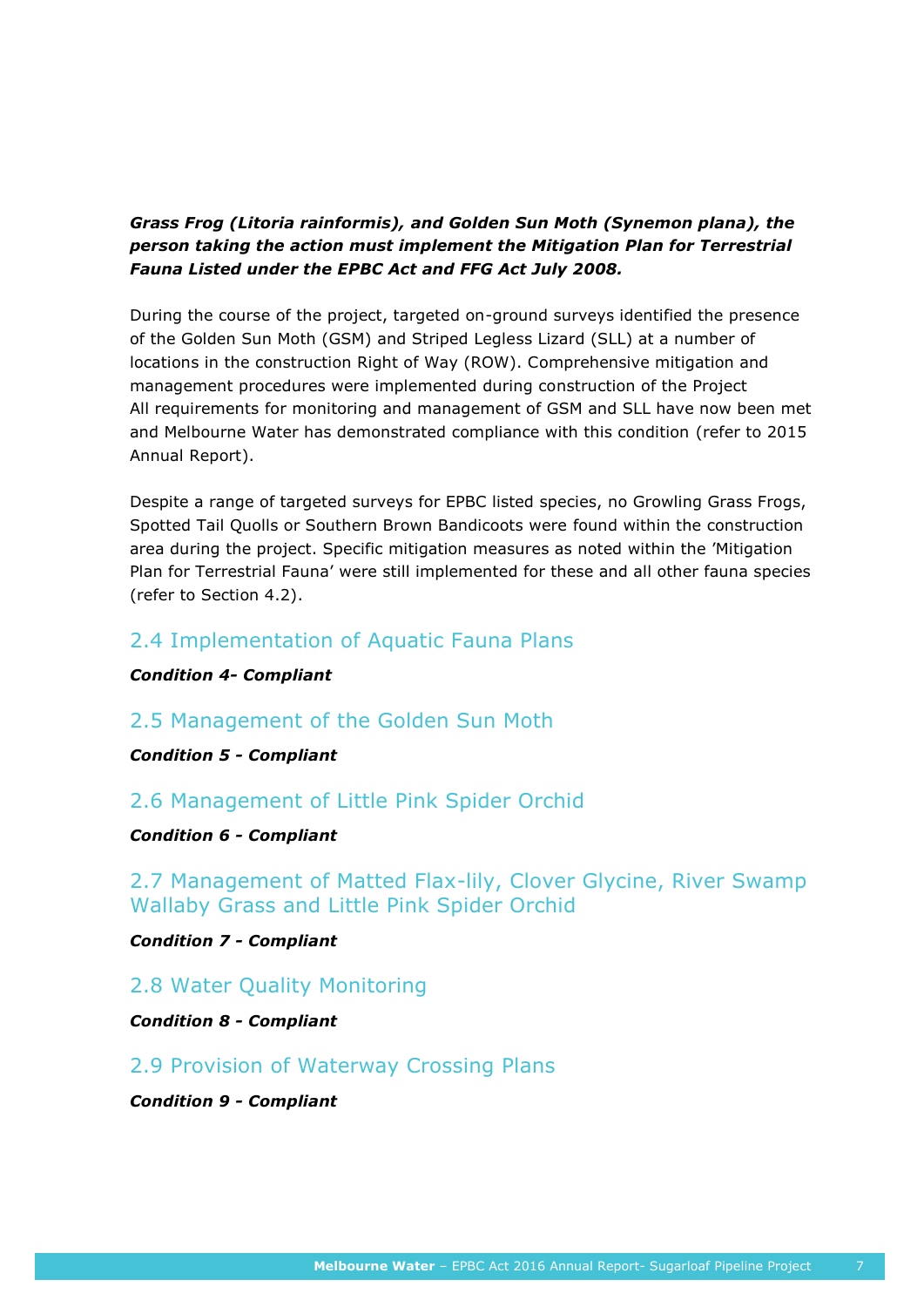#### 2.10 Approval of Water Quality Monitoring Procedure

#### *Condition 10 - Compliant*

#### 2.11 Limitation of Pipeline Operational Volumes

*Condition 11: To protect EPBC listed fish species (Trout Cod (Maccullochella macquariensis), Murray Cod (Maccullochella peelii) and Macquarie Perch (Macquaria australasica)) that occur or may occur in the Goulburn River, the water extracted to the Sugarloaf Pipeline must be:* 

*a) not more than 75GL in any one year;* 

*b) not more than 360 ML per day, with any variation in this daily pumping rate limited to a maximum of 200 ML to minimise the rise and fall in river levels upstream and downstream of the off-take structure.* 

*c) met only through controlled, pre-ordered releases from Melbourne's share of the water savings allocated to it pursuant to any bulk entitlement issued under the Victorian Water Act 1989;*

*d) sourced from savings not allocated to the Living Murray Initiative or the Waters for Rivers; and*

*e) zero if the necessary regulated releases are for the maintenance of environmental flows or materially deplete water stored in Eildon Weir that is designated as being an environmental reserve.* 

#### *All water savings taken from the Goulburn River must be sourced from projects that comply with the requirements of the Environment Protection and Biodiversity Conservation Act 1999.*

Note that a variation to clause (a) above was approved by DoEE on 28 October 2010, to provide clarity, and now reads:

#### *a) not more than 75GL in any period of 12 calendar months beginning on 1 July in any year and ending on 30 June in the following year;*

In December 2008, MW, DEPI and the Goulburn-Broken Catchment Management Authority (GBCMA) negotiated the following conditions, as part of the *Heritage Rivers Act 2002*(Vic) approval, to ensure that rates of rise and fall of the Goulburn River in response to diversion at the Sugarloaf Pipeline Intake are managed to within acceptable levels (as specified by State and Federal Government):

• For river passing flows below 300 ML/day, there is no diversion to the pipeline;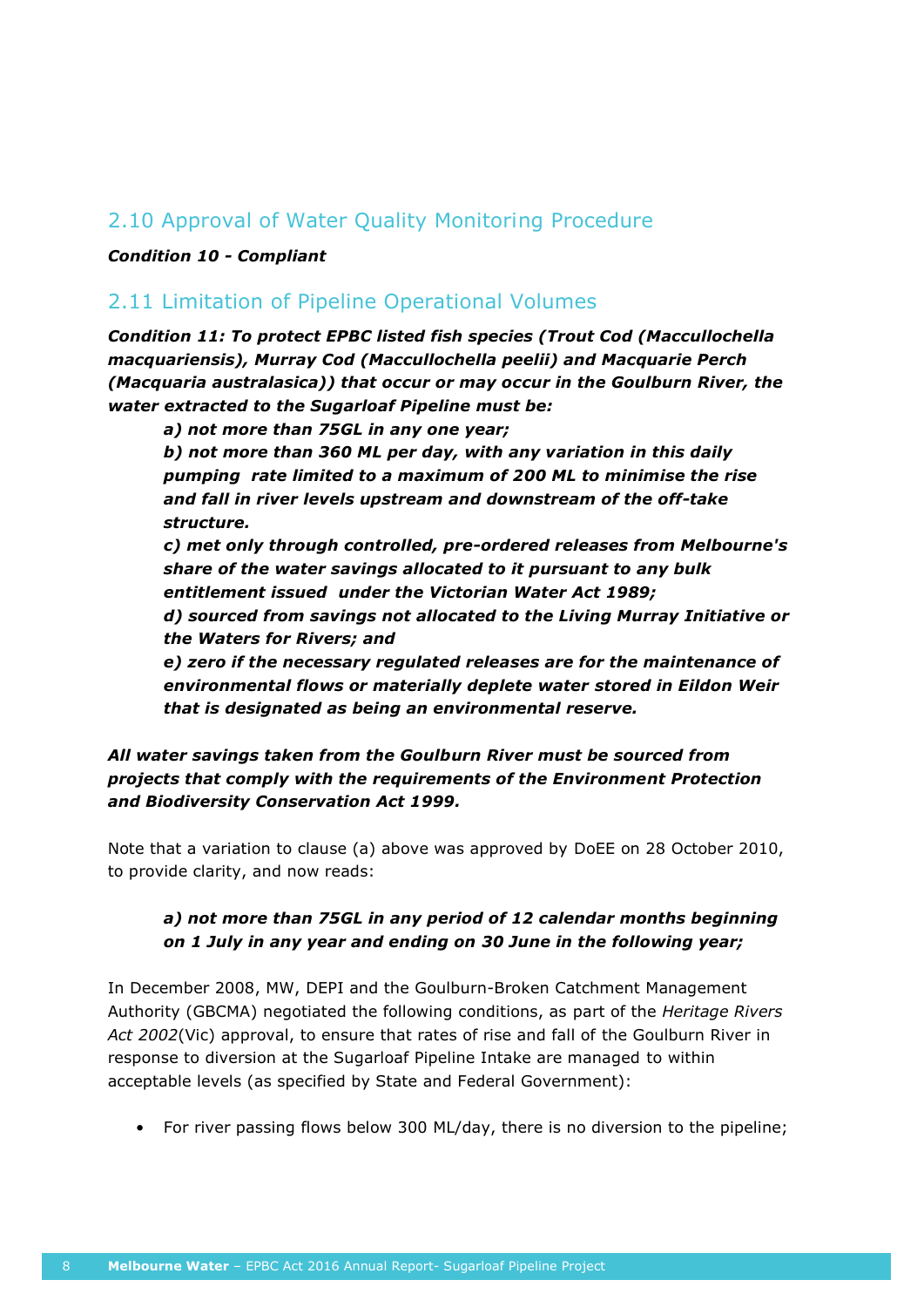- For river passing flows between 300 ML/day and 799 ML/day, diversion can only be increased or decreased by up to 75 ML/day;
- For river passing flows between 800 ML/day and 1499 ML/day, diversion can only be increased or decreased by up to 120 ML/day;
- For river passing flows of 1500 ML/day or greater, diversion can only be increased or decreased by up to 180 ML/day.

These conditions were negotiated in response to the conditions placed by DoEE on the water volume and operational limitations of water extraction from the Goulburn River. Further details of these conditions are provided at the conclusion of Section 3.2.1 of this Report.

Full compliance with these conditions was achieved between 1 July 2015 and 30 June 2016. Details of compliance with conditions 11 (a) to (e) are also provided in Sections 3.1 and 3.2 of this Report.

#### 2.12 Passage of Groundwater

#### *Condition 12 - Compliant*

#### 2.13 Forest Rehabilitation Plans

*Condition 13: Prior to construction through the Toolangi State Forest and the Sugarloaf Forest, the person taking the action must provide the Department with the Toolangi State Forest Rehabilitation Management Plan and the Sugarloaf Forest Rehabilitation Management Plan for approval. These plans, once approved, must be implemented.* 

Reinstatement Management Programs were produced for each of the sections of the pipeline including the Toolangi State Forest, Tunnel Portals and Sugarloaf Forest. These Reinstatement Management Plans and the subsequent amendment to the Toolangi State Forest RMP has been approved by DoEE and implemented by the Alliance.

With approvals from the relevant State Government authorities, Melbourne Water has completed construction of habitat linkages for Brush-tailed Phascogale at Sugarloaf Reservoir. Monitoring of the habitat linkages is to be completed in November 2016, with a final report due in early 2017. The outcome of this monitoring will be included in the 2017 annual compliance report to DoEE.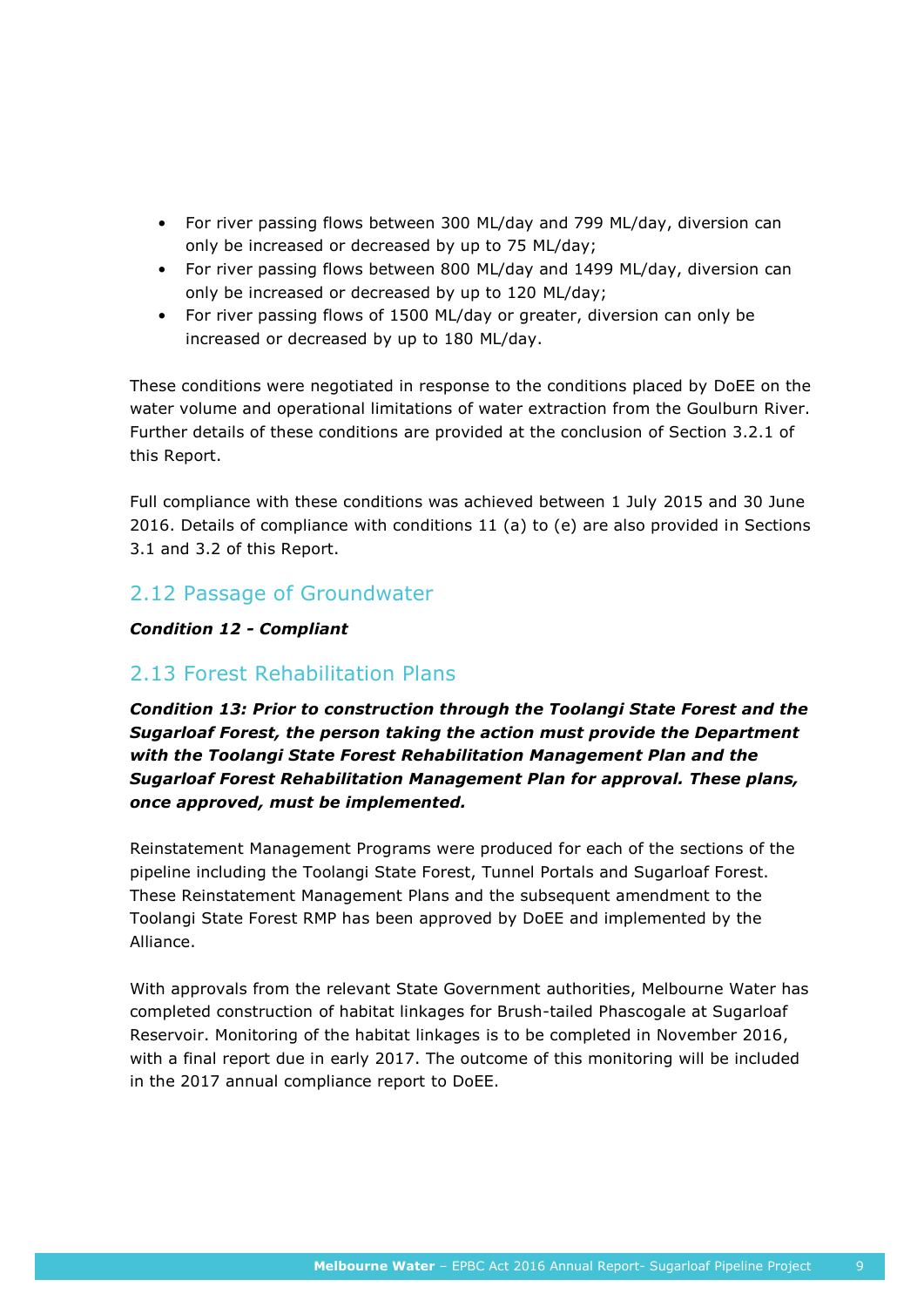#### 2.14 Annual Report on Compliance with Conditions

*Condition 14: The person taking the action must provide by August each year an annual report on the compliance with these conditions, including the results of all EPBC listed surveys and environmental monitoring undertaken, independent audited reports of water savings achieved and the amount of water allocated for extraction, any adaptive management, any remedial actions taken and the effectiveness if the measures implemented to mitigate the impact on EPBC listed species.* 

This report is the 2016 Annual Report addressing this condition. Note that the variation decision dated 28 October 2010 changed the due date to 30 November of each year to better align with timing of independent audited reports of water savings achieved and the amount of water allocated for extraction.

#### 2.15 Changes to Documentation/Conditions

*Condition 15 – Compliant*

2.16 Recordkeeping

*Condition 16 - Compliant*

2.17 Commencement of Construction

*Condition 17 - Compliant*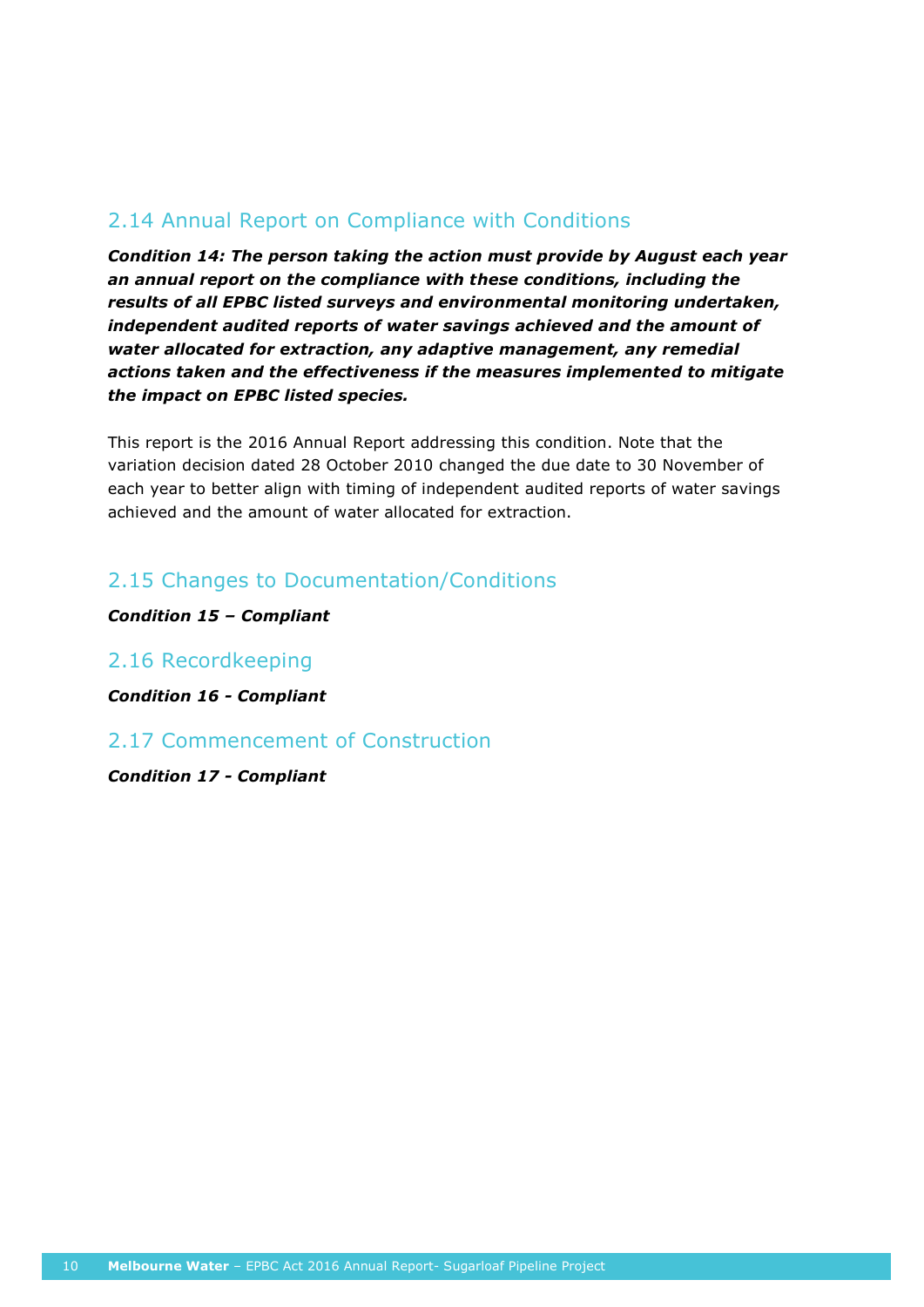## 3 Independent Audited Reports of Water Savings

As part of Condition 14, DoEE requires "independent audited reports of water savings achieved and the amount of water allocated for extraction". The audited report of water savings for 2014/15 is included as Appendix B. This section provides currently available data for 2015/16.

The following information is also required to determine compliance with the water savings audit component of Condition 14:

- All water 'accounts' held in Lake Eildon from which water would be drawn to supply the Sugarloaf Pipeline;
- Source, volume and timing of any water accruing to the above accounts;
- Volume and timing of any water released from the above accounts to supply the Sugarloaf Pipeline;
- Volume and timing of any water pumped into the Sugarloaf Pipeline; and if any water savings projects are deemed to be compliant with the EPBC Act without being referred, detailed information on how that conclusion was reached.

Goulburn-Murray Water manages the Allocation Bank Accounts (ABAs) for the three metropolitan retail water corporations in Melbourne (the Melbourne Retailers).

Melbourne Retailers' total water allocation is managed through nine ABAs which are linked to six bulk entitlements. These bulk entitlements give the Melbourne Retailers a share of water savings achieved by the Goulburn-Murray Water Connections Project Stage 1. The Melbourne Retailers each hold one bulk entitlement in the Murray system and one in the Goulburn system. These bulk entitlements are:

- Bulk Entitlement (Goulburn System City West Water) Conversion Order 2012
- Bulk Entitlement (River Murray City West Water) Conversion Order 2012
- Bulk Entitlement (Goulburn System South East Water) Conversion Order 2012
- Bulk Entitlement (River Murray South East Water) Conversion Order 2012
- Bulk Entitlement (Goulburn System Yarra Valley Water) Conversion Order 2012
- Bulk Entitlement (River Murray Yarra Valley Water) Conversion Order 2012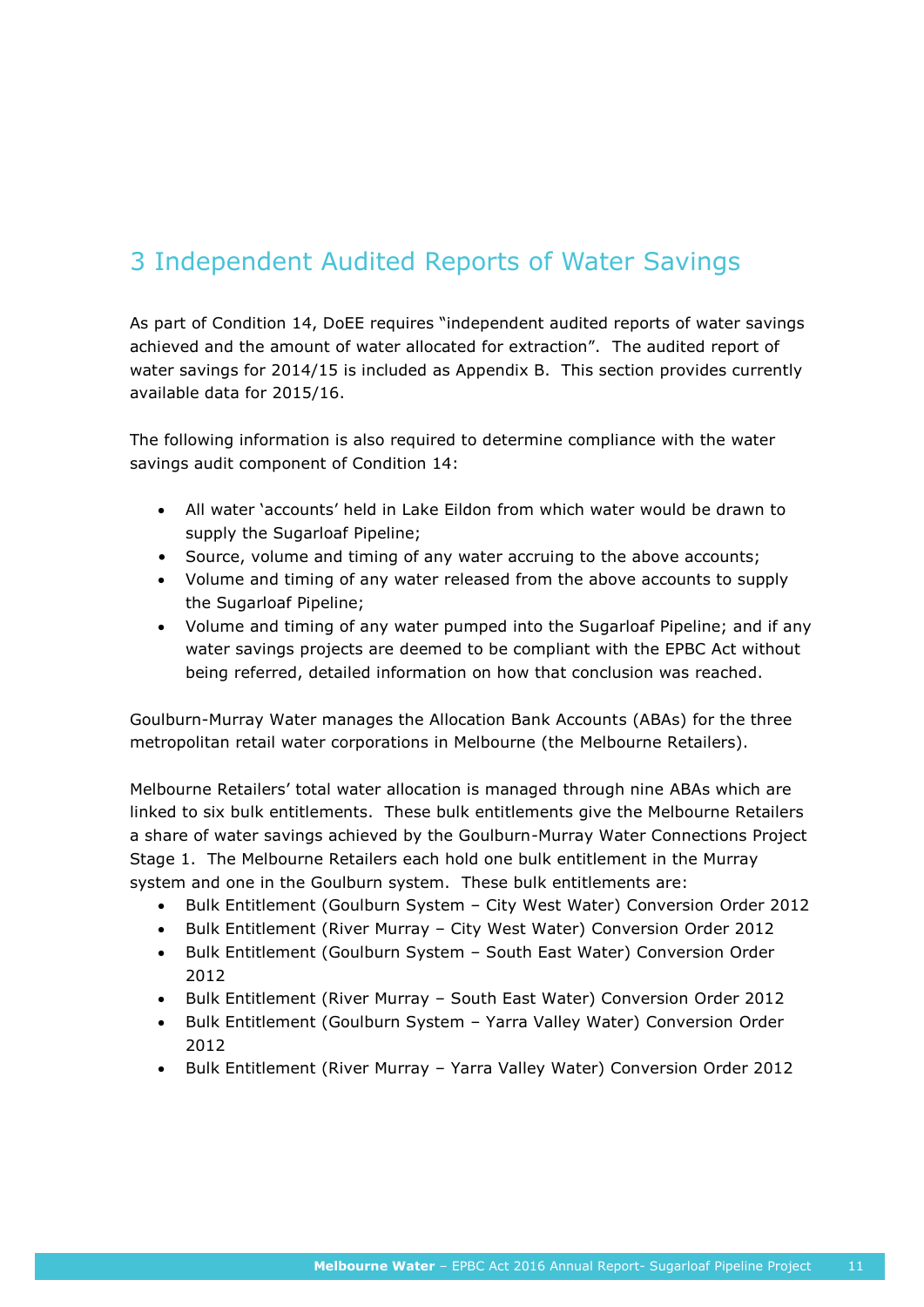Section 3.1 also summarises the water savings allocated to the Melbourne Retailers' accounts under their Goulburn System and Murray System bulk entitlements in 2015/16. Details on the source, volume and timing of the water to be accrued to these accounts in the current year (2016/17) cannot be provided as the Water Savings Audit Report for 2015/16 was not completed at the time of preparing this report. This will be provided in the 2017 Annual Report.

Releases for charging the Sugarloaf Pipeline to keep it in good working order and ready for fire-fighting is permitted under Melbourne Water's *Statement of Obligations (System Management)*. Further details are provided in Section 3.2. There have been no releases to date in 2016/17.

As per Melbourne Water's letter to the Department of Environment, Water, Heritage and the Arts dated 23 December 2009, all sources of water are considered to comply with the EPBC Act. No additional sources of water have been allocated for extraction to the Sugarloaf Pipeline, other than those achieved through the Goulburn-Murray Water Connections Project Stage 1 (formerly NVIRP) and verified by audit.

The volume of water Melbourne Retailers' carried over into the 2015/16 financial year is documented in Table 3. It should be noted that the Retailers are able to carry over water from one year to the next, subject to the same rules that apply to all entitlement holders that carry over water in Northern Victoria, including deduction of a standard 5% on carry over for evaporation losses. Note that a cap on carryover came into effect for the Goulburn system from 30 June 2013, so that entitlement holders cannot carry over more than their entitlement volume. Another new rule limiting carryover on the Murray system came into effect from 1 July 2014.

|  |  | Table 3: Water for Melbourne carried over into 2015/16 |  |  |  |
|--|--|--------------------------------------------------------|--|--|--|
|  |  |                                                        |  |  |  |

| Carried over into 2015/16*                           | <b>Volume</b><br>(ML) |
|------------------------------------------------------|-----------------------|
| Volume brought forward for carry over at 30/06/2015  | 36,290                |
| Evaporation losses at 30/06/2015 (5%)                | 1,815                 |
| Total volume carried over into 2015/16 at 01/07/2015 | 34,475                |

\* All water carried over for Melbourne into 2015/16 was carried over in Allocation Bank Accounts associated with the six bulk entitlements held by the Melbourne Retailers and listed above.

#### 3.1 Water Savings Audited & Allocated

The water savings allocated to the Melbourne Retailers in 2015/16 are documented in Table 4.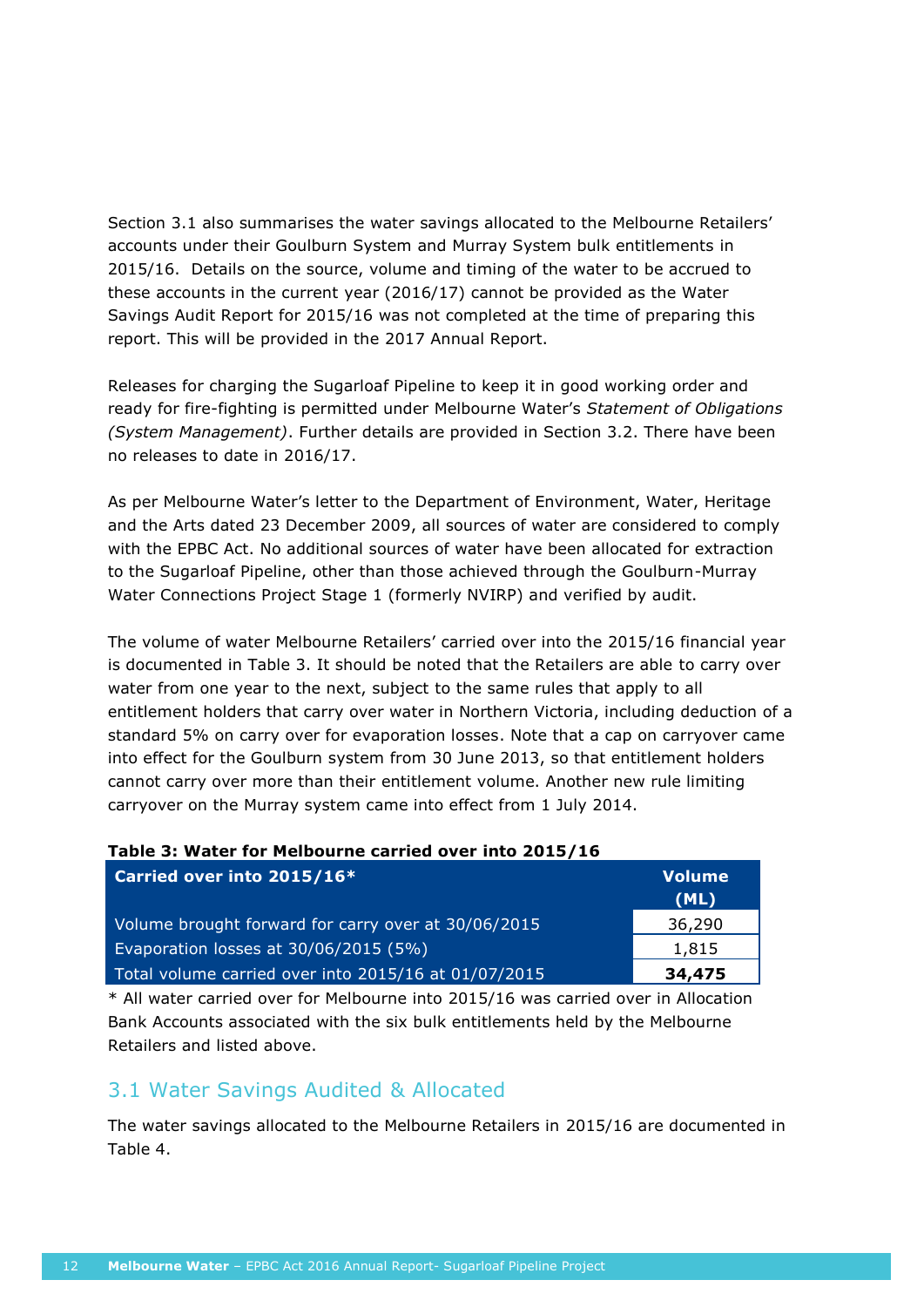The volume of water savings available for allocation to Melbourne Retailers in 2015/16 was verified by an independent audit of water savings achieved in 2014/15, a copy of which is provided in Appendix B. It reports the *actual* volume of water savings achieved in the 2014/15 irrigation season (referred to as Phase 3 savings) as well as the *long-term average* water savings that might be expected from the works completed to date (referred to as Phase 4 savings), in accordance with the Victorian Government's Water Savings Protocols.

A one-third share of the actual volume of water savings (Phase 3 savings) achieved in the Goulburn and Murray systems was allocated to the Melbourne Retailers under their bulk entitlements in these systems.

Water allocated to Melbourne in 2015/16 was derived from a number of sources. These sources are summarised in [Table 4](#page-16-0).

| <b>Allocation in 2015/16</b>                             | <b>Volume</b> |
|----------------------------------------------------------|---------------|
| (from water savings projects in $2014/15$ )*             | (ML)          |
| Goulburn Trading Zone 1A <sup>+</sup>                    | 24,046        |
| Murray Trading Zone 6 <sup>§</sup>                       | 6,859         |
| Murray Trading Zone $7^{E}$                              | 8,307         |
| Total volume allocated to Melbourne Retailers in 2015/16 | 39,212        |

#### <span id="page-16-0"></span>**Table 4: Water allocated to Melbourne in 2015/16**

\* Actual savings (Phase 3 savings) made in one irrigation season are not audited and allocated until the following irrigation season, in accordance with Water Savings Protocols. As such, the water allocated to Melbourne in 2015/16 consists of water savings achieved in 2014/15.

† Water savings achieved from Goulburn-Murray Water Connections Stage 1 works in Central Goulburn (CG 5-9), Rochester (RO) and Pyramid Boort (PB) contribute to the allocations from Goulburn Trading Zone 1A.

§ Water savings achieved from Goulburn-Murray Water Connections Stage 1 works in Murray Valley (MV) contribute to the allocation from Murray Trading Zone 6.

£ Water savings achieved from Goulburn-Murray Water Connections Stage 1 works in Torrumbarry (TO) contribute to the allocation from Murray Trading Zone 7.

[Table](#page-17-0) 5 summarises the water available collectively to the Melbourne Retailers in 2015/16, the water used by Melbourne in 2015/16, and the water carried over into the 2016/17 year. This takes into account the volume deducted annually for evaporative losses.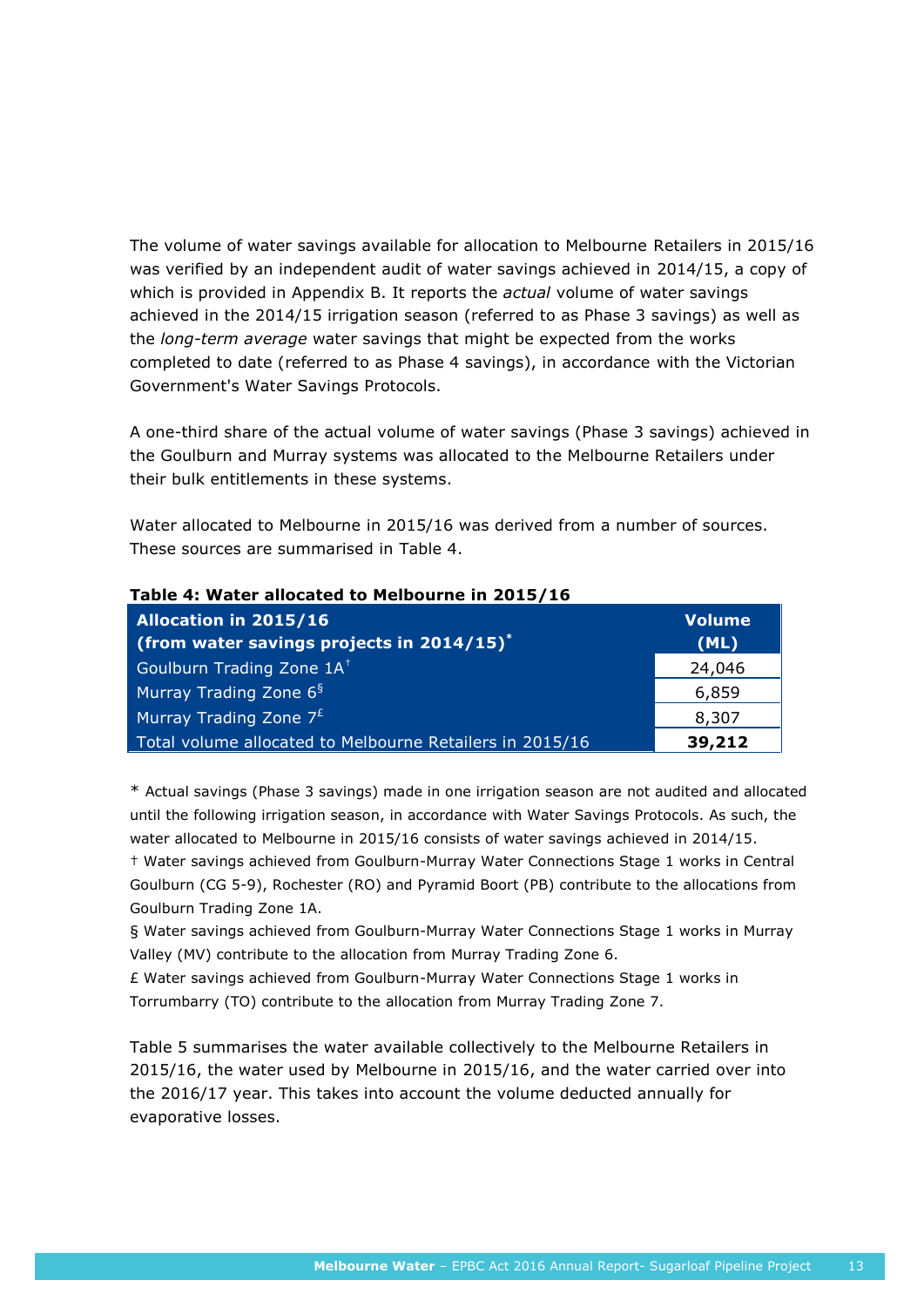| Carry over into 2016/17                             | <b>Volume</b><br>(ML) |
|-----------------------------------------------------|-----------------------|
| Volume available to Melbourne in 2015/16*           | 73,687                |
| Volume used by Melbourne in 2015/16 <sup>§</sup>    | 0                     |
| Volume spilled in 2015/16                           | n                     |
| Net volume sold in 2015/16                          | 36,329                |
| Volume brought forward for carry over at 30/06/2016 | 37,358                |
| Evaporation losses at 30/06/2016 (5%)               | 1,868                 |
| Total volume carried over into 2016/17              | 35,490                |

#### <span id="page-17-0"></span>**Table 5: Water for Melbourne carried over into 2016/17**

\* This is the total volume carried over into 2015/16 (34,475 ML) across the Goulburn and Murray systems, plus the total volume allocated in 2015/16 (39,212 ML).

§ Allocation account statements prepared by Goulburn-Murray Water for the Victorian Water Register indicate that no water was used by Melbourne in 2015/16. However, Yarra Valley Water ordered a release from their account (ABA094501) in January 2016 prior to Melbourne Water diverting 7 ML to charge the Sugarloaf Pipeline to keep it in good working order and ready for fire-fighting.

To date, no water savings have been allocated in 2016/17. This will occur once the volume of water savings achieved in 2015/16 is verified by an independent audit.

#### 3.2 Water Savings Released & Supplied to Melbourne

In the 2015/16 financial year, allocation account statements prepared by Goulburn-Murray Water for the Victorian Water Register indicate that no water was used by Melbourne in 2015/16. However, Yarra Valley Water ordered a release, on Melbourne Water's behalf, from their account (ABA094501) in January 2016. This was prior to Melbourne Water diverting 7 ML to charge the Sugarloaf Pipeline to keep it in good working order and ready for fire-fighting, as permitted under Melbourne Water's *Statement of Obligations (System Management)*. Yarra Valley Water can confirm the order was placed. However, this order has not yet been recorded on the Victorian Water Register. Goulburn-Murray Water has informed Melbourne Water that the 2015/16 Victorian Water Register volumes cannot be revised at this time.

Condition 11 of the *Environment Protection and Biodiversity Conservation Approval (EPBC Approval)* specifies the rates, volumes and sources of water that can be extracted from the Goulburn River and transferred via the Sugarloaf Pipeline for Melbourne. Condition 11 states:

#### *11. To protect EPBC listed fish species, Trout Cod (Maccullochella macquariensis), Murray Cod (Maccullochella peelii), and Macquarie Perch*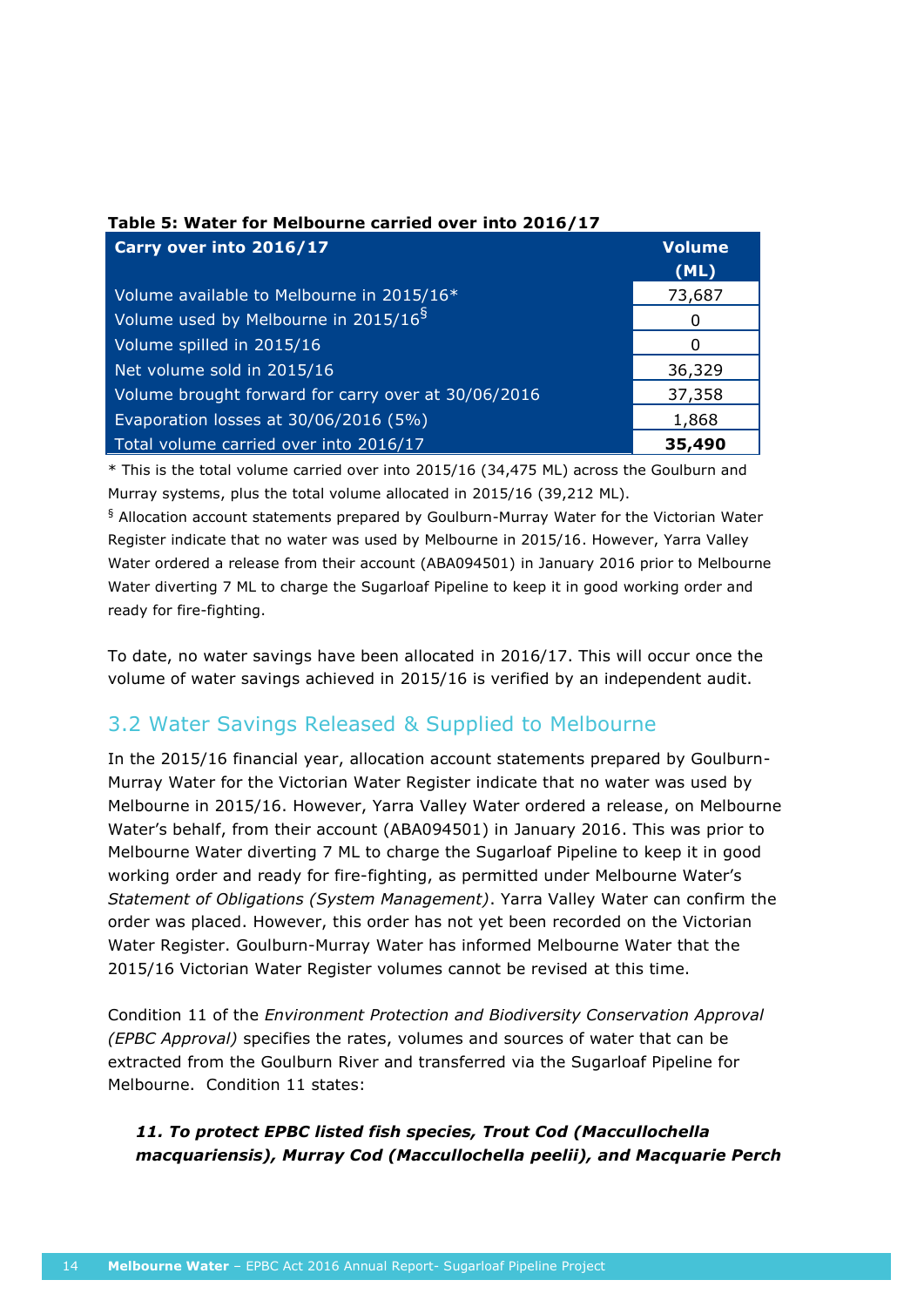*(Macquaria australasica) that occur or may occur in the Goulburn River, the Melbourne water extracted to the Sugarloaf Pipeline must be:*

- *a. not more than 75 GL in any period of 12 calendar months beginning on 1 July in any year and ending on 30 June in the following year;*
- *b. not more than 360 ML per day, with any variation in this daily pumping rate limited to a maximum of 200 ML to minimise the rise and fall in river levels upstream and downstream of the river offtake structure;*
- *c. met only through controlled, pre-ordered releases from Melbourne's share of the water savings allocated to it pursuant to any bulk entitlement issued under the Victorian Water Act 1989;*
- *d. sourced from savings not allocated to the Living Murray Initiative or the Waters for Rivers; and*
- *e. zero if the necessary regulated releases are for the maintenance of environmental flows or materially deplete water stored in Eildon Weir that is designated as being an environmental reserve.*

*All water savings taken from the Goulburn River must be sourced from projects that comply with the requirements of the Environment Protection and Biodiversity Conservation Act 1999.*

The conditions are also replicated in clause 9 of the Retailers' Goulburn system bulk entitlements.

This section describes Melbourne Water's compliance with these conditions for the reporting period from 1 July 2015 to 30 June 2016.

#### 3.2.1 Compliance Reporting: 1 July 2015 to 30 June 2016

#### **Summary**

Full compliance with Condition 11 was achieved for the period 1 July 2015 to 30 June 2016.

| <b>Condition</b> | <b>Description</b>                                        | <b>DoEE</b><br><b>Compliance</b> |
|------------------|-----------------------------------------------------------|----------------------------------|
| 11.a             | not extract more than 75 GL in any financial year         |                                  |
| 11.b.i           | not extract more than 360 ML in any one day               |                                  |
| 11.b.ii          | limit variation of extraction to not more than 200 ML/day |                                  |
| 11.c. i          | only extract controlled, pre-ordered releases             |                                  |

#### **Table 6: Summary of compliance for the period 1 July 2015 to 30 June 2016**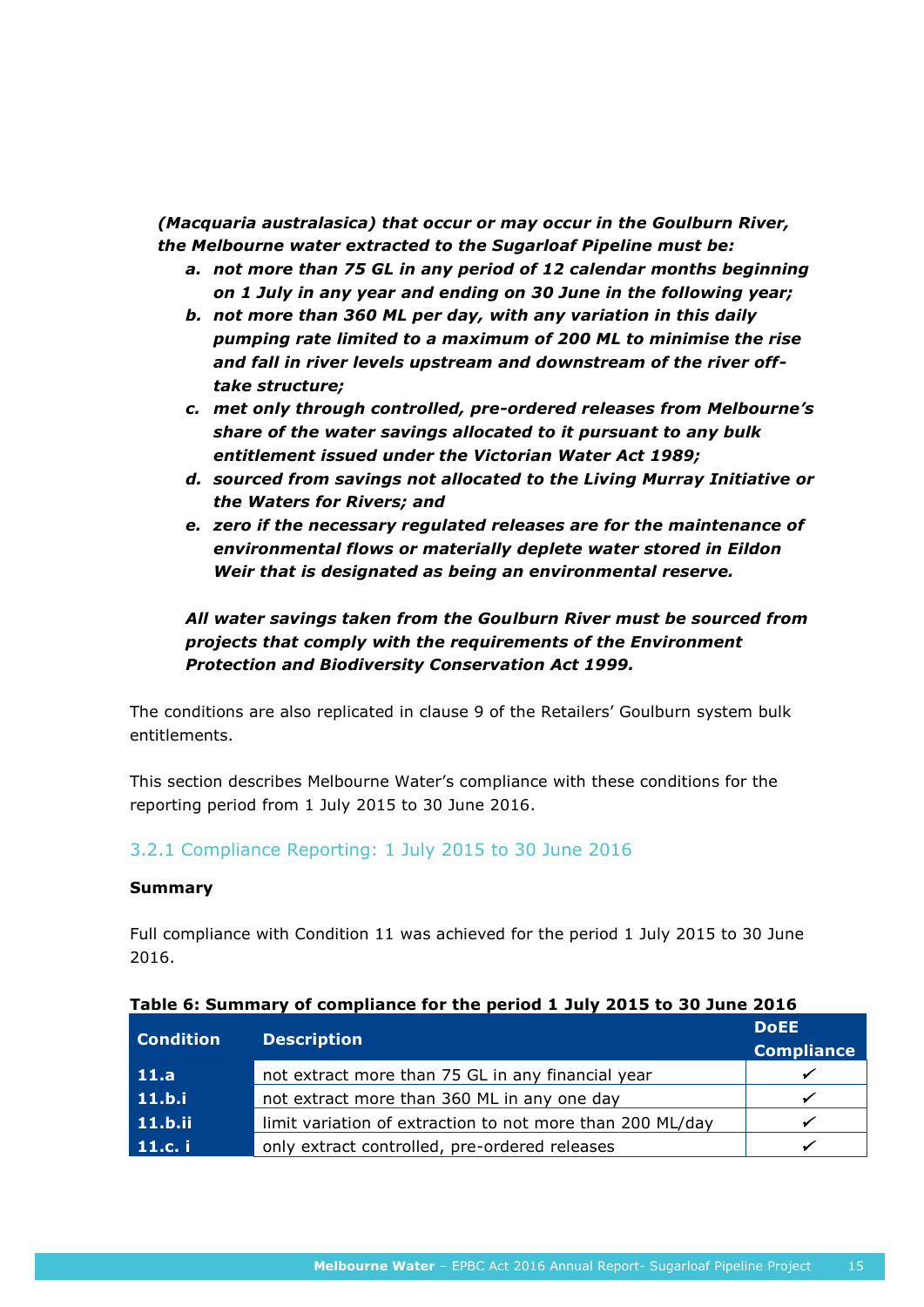| <b>Condition</b> | <b>Description</b>                                         | <b>DoEE</b><br><b>Compliance</b> |
|------------------|------------------------------------------------------------|----------------------------------|
| 11.c. ii         | only extract water from Melbourne's share of water savings |                                  |
|                  | not extract water from the Living Murray Initiative or the |                                  |
| 11.d             | <b>Water for Rivers</b>                                    |                                  |
| 11.e             | not deplete water designated in the environmental reserve  |                                  |
| final            | water sourced from projects that comply with the EPBC Act  |                                  |
| statement        | 1999                                                       |                                  |

#### **Condition 11(a)**

#### *The water extracted to the Sugarloaf Pipeline must be not more than 75 GL in any period of 12 calendar months beginning on 1 July in any year and ending on 30 June in the following year.*

Melbourne Water has complied with this condition for the period 1 July 2015 to 30 June 2016. Melbourne Water records indicated that 7 ML was transferred into the pipeline over this period.

#### **Condition 11(b)**

#### *The water extracted to the Sugarloaf Pipeline must be not more than 360 ML per day, with any variation in this daily pumping rate limited to a maximum of 200 ML to minimise the rise and fall in river levels upstream and downstream of the river off-take structure.*

Melbourne Water has complied with this condition for the period 1 July 2015 to 30 June 2016. Melbourne Water records indicate that 7 ML was transferred into the pipeline over this period.

#### **Condition 11(c)**

#### *The water extracted to the Sugarloaf Pipeline must be met only through controlled, pre-ordered releases from Melbourne's share of the water savings allocated to it pursuant to any bulk entitlement issued under the Victorian Water Act 1989.*

Melbourne Water has complied with this condition for the period 1 July 2015 to 30 June 2016. Melbourne Water records indicate that 7 ML was transferred into the pipeline over this period.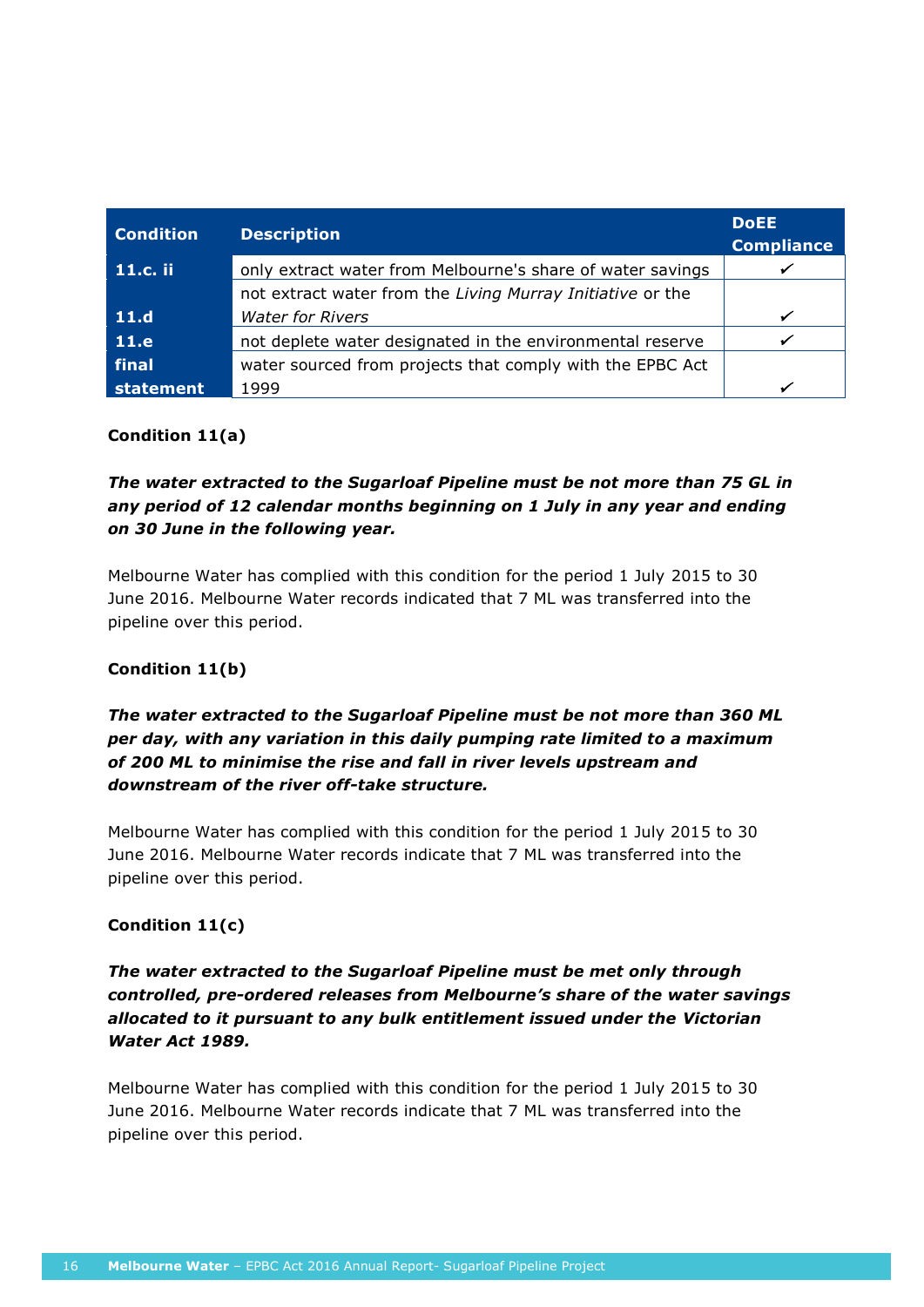Yarra Valley Water records indicate that the water was ordered from its Allocation Bank Account for Lake Eildon.

#### **Condition 11(d)**

#### *The water extracted to the Sugarloaf Pipeline must be sourced from savings not allocated to the Living Murray Initiative or the Waters for Rivers.*

Melbourne Water has complied with this condition for the period 1 July 2015 to 30 June 2016. Melbourne Water records indicate that 7 ML was transferred into the pipeline over this period.

This water was ordered from Yarra Valley Water's Allocation Bank Account from Lake Eildon containing water sourced from Goulburn-Murray Water Connections Stage 1 savings as detailed in the independent audit report that MW provided to DoE last year.

#### **Condition 11(e)**

#### *The water extracted to the Sugarloaf Pipeline must be zero if the necessary regulated releases are for the maintenance of environmental flows or materially deplete water stored in Eildon Weir that is designated as being an environmental reserve.*

Melbourne Water has complied with this condition for the period 1 July 2015 to 30 June 2016. Melbourne Water records indicate that 7 ML was transferred into the pipeline over this period.

The daily passing flow recorded in the Goulburn River at Killingworth while pumping was 3,566 ML/day on 12/01/2016.

#### *All water savings taken from the Goulburn River must be sourced from projects that comply with the requirements of the Environment Protection and Biodiversity Conservation Act 1999.*

Melbourne Water has complied with this condition for the period 1 July 2015 to 30 June 2016. Melbourne Water records indicate that 7 ML was transferred into the pipeline over this period.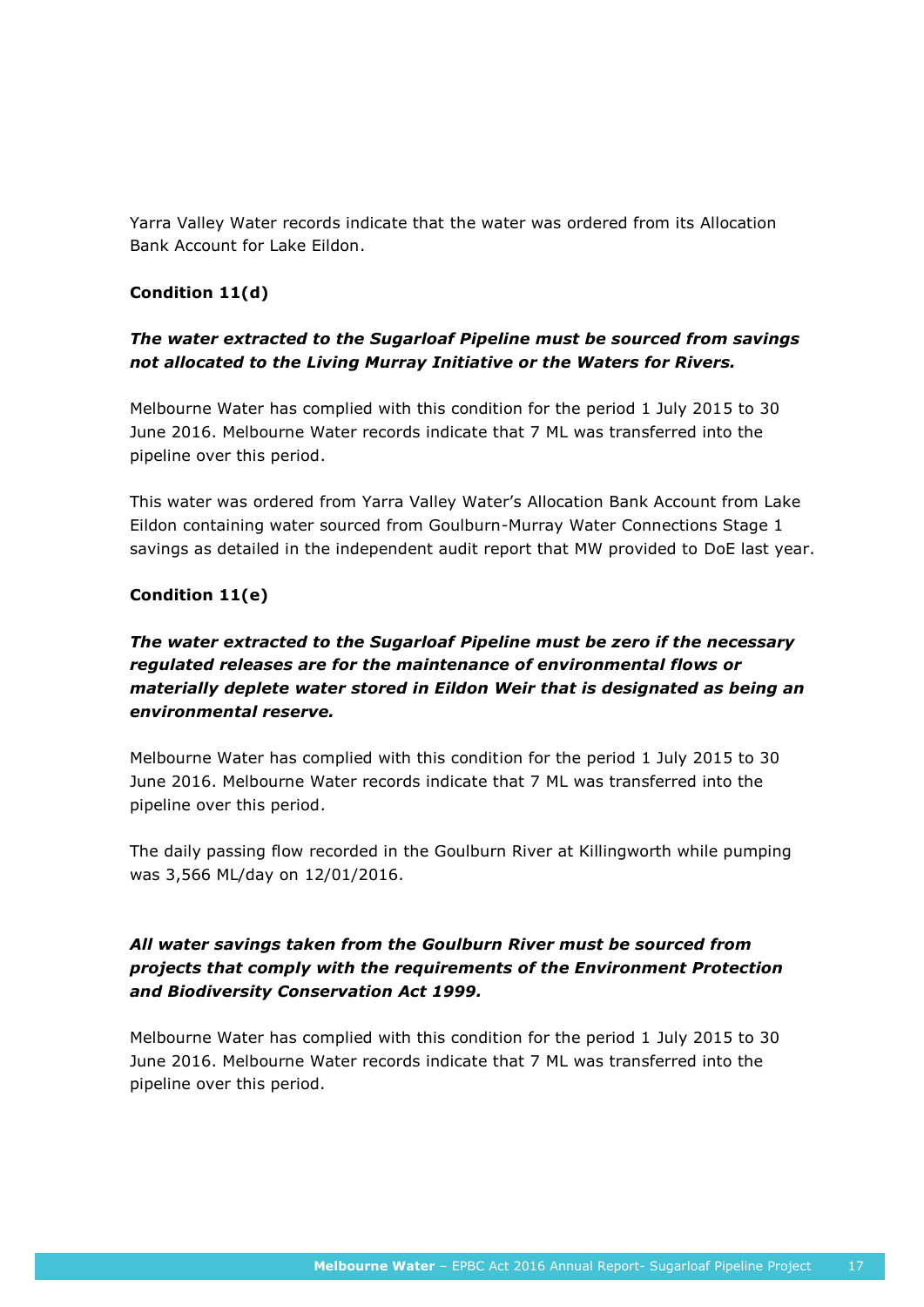This water was ordered from Yarra Valley Water's Allocation Bank Account from Lake Eildon containing water sourced from Goulburn-Murray Water Connections Stage 1 savings as detailed in the independent audit report that MW provided to DoE last year.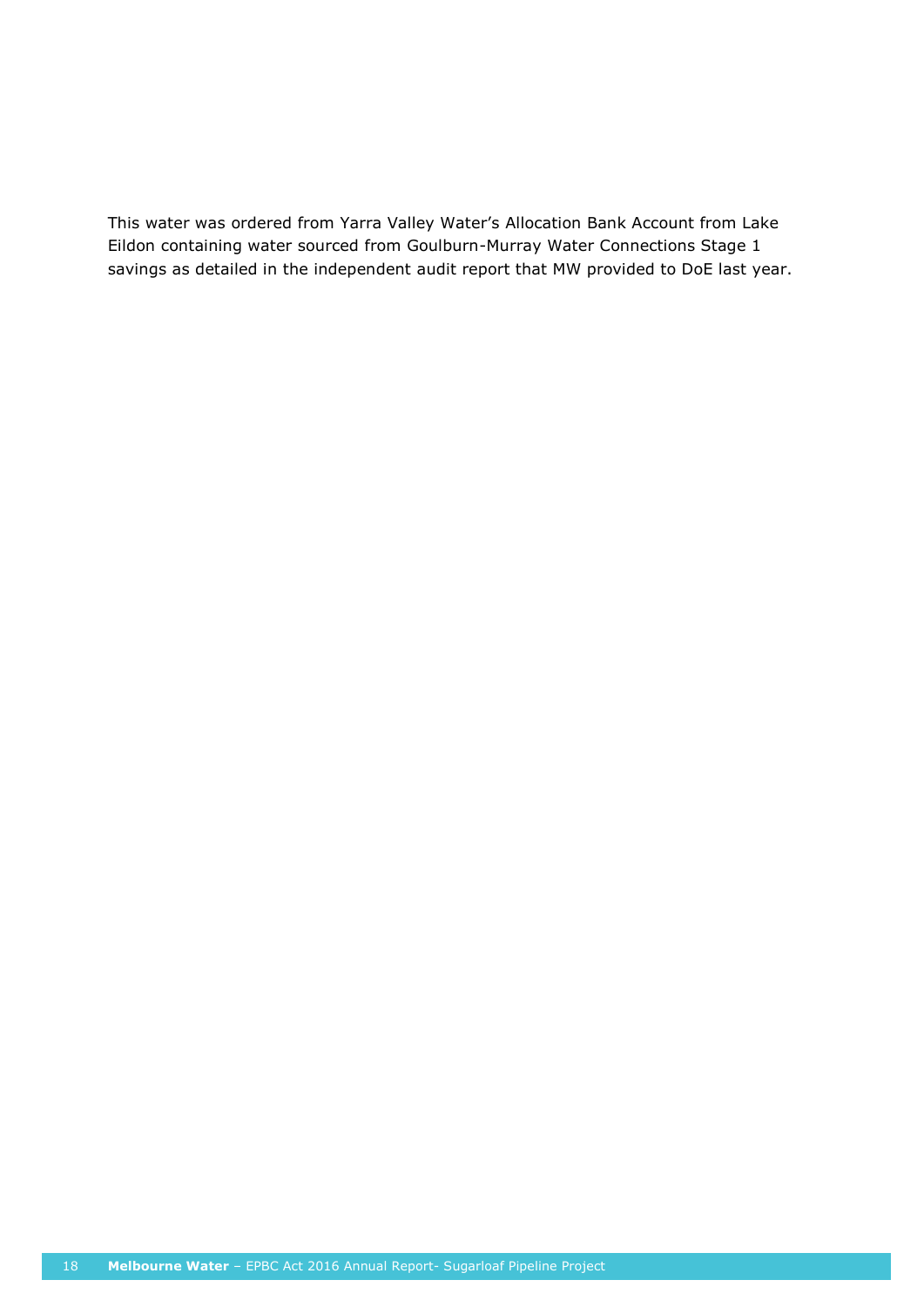## 4 Surveys & Monitoring for Threatened Fauna & Flora

#### 4.1 General measures for all Terrestrial Fauna

Pre-construction and construction mitigation measures for all Terrestrial Fauna have been previously described in the 2014 Annual Report to DoEE and are not repeated here. The following describes the mitigation measures undertaken post construction over the period 1 July 2015 to 30 June 2016. Site rehabilitation in line with the Reinstatement Management Programs for the EMP sections has also been undertaken to help facilitate re-colonisation of fauna species. Post construction monitoring and findings are summarised below.

#### 4.2 Woodland Forest & Scattered Tree Habitats

Appropriate pre-construction and construction surveys were undertaken by the Alliance in accordance with the Fauna Mitigation Plan and were reported in the 2010 Annual Report to DoEE. In consultation with DELWP, the Alliance agreed to a Bandicoot Monitoring Program that was undertaken by the Arthur Rylah Institute (ARI) in 2015/16. This program used remote cameras to monitor the bandicoots (and other animals) use of structures installed throughout the Toolangi State Forest to facilitate crossing the Sugarloaf Pipeline vehicle access track. Over a period of 12 months, the cameras collected images of animals close to and using the underpasses, and of animals in the nearby forest. The results suggest that most species, including the Long-nosed Bandicoot, would readily cross the narrow track without the aid of underpass structures. The monitoring repot for this project is included as Appendix A.

Monitoring of the Toolangi Habitat Linkages has also been agreed to in consultation with DELWP and has been undertaken by GHD. The program monitored the habitat linkages installed in Toolangi State Forest through the use of remote cameras installed at 32 sites. Data collection is to be completed in November 2016. Reporting on this project is expected in early 2017 and should be included in the 2017 Annual Report.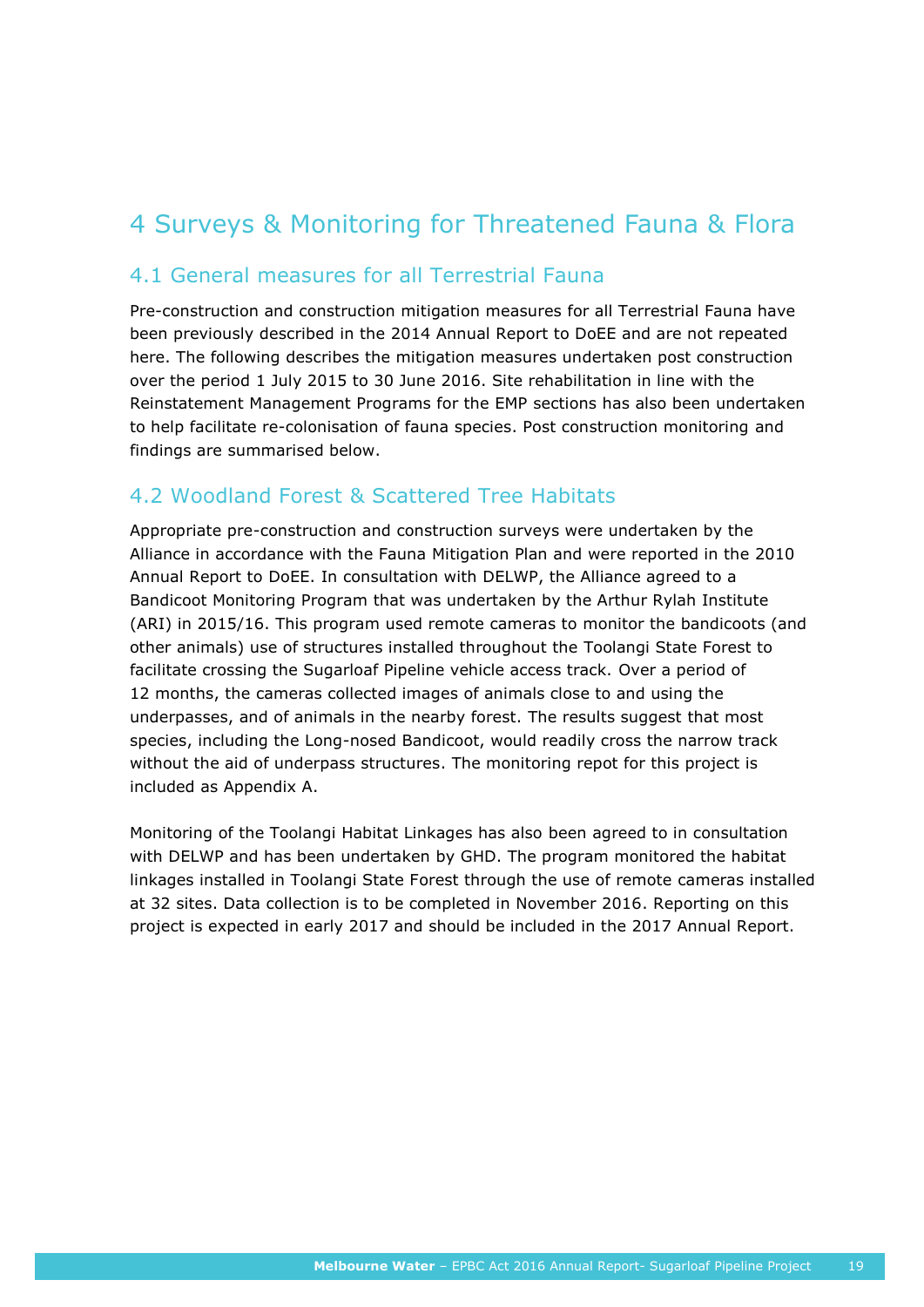#### 4.3 Grassland Habitats

A large population of SLL was detected in the pre-construction phase. As part of the approvals process for the Sugarloaf Pipeline Project, the Alliance committed to a SLL monitoring plan endorsed by DELWP. Five years of post-construction monitoring of SLL has been completed and the final report was included as part of the 2015 Annual report to DoEE.

Large populations of GSM were also detected. Monitoring of GSM was completed for five flight seasons. Melbourne Water will continue to implement the CMP at Sheoak for GSM until 2019 as outlined in the Project commitment documentation.

Impacted patches of Matted Flax-lily were removed from areas around Yarra Glen and were translocated to the agreed receptor site in autumn 2010. Monitoring and management measures have been undertaken each year as outlined in the Project commitment documentation. Melbourne Water will continue to carry out weed management and restrict access at this site.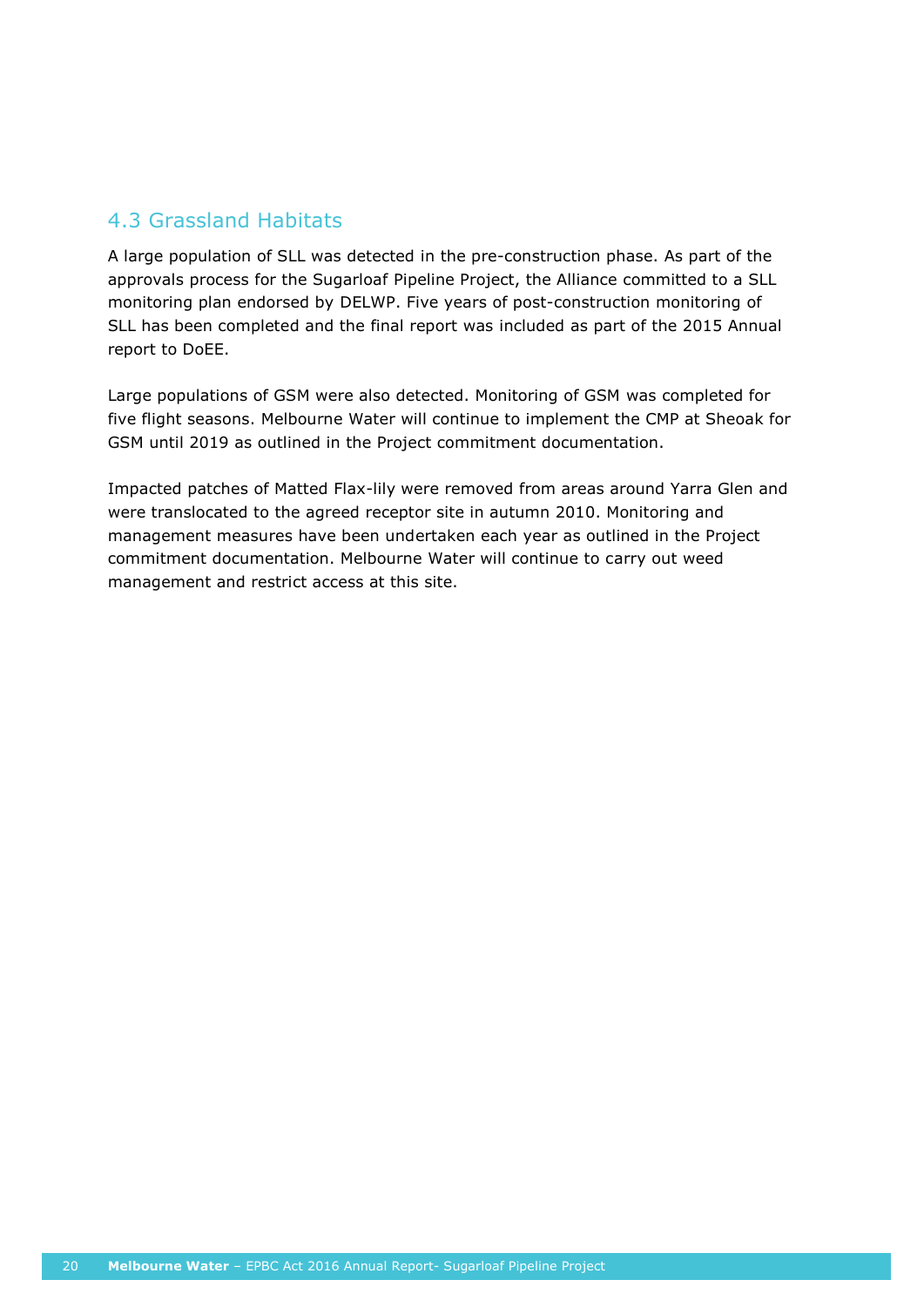## 5 Conclusion

The Sugarloaf Pipeline Alliance and Melbourne Water have implemented actions and adhered to the conditions placed on the Project by the then Federal Minister for the Environment, Heritage and the Arts.

Full compliance with pipeline operational volume conditions was achieved between 1 July 2015 and 30 June 2016 with no more than 7 ML extracted to the Sugarloaf Pipeline during this period.

Three EPBC Listed species were located in the construction ROW - Striped Legless Lizard, Golden Sun Moth and Matted Flax-lily. The management of these species and all other EPBC listed species has been in accordance with the Environmental Management Strategy as endorsed by State and Federal Government, except where adaptive management has been necessary and subsequently approved before implementation.

The Bandicoot Monitoring Program undertaken by the Arthur Rylah Institute (ARI) is now complete. The results of this study suggest that the pipeline track does not form a significant barrier to the movement of most species, including the Long-nosed Bandicoot, within the Toolangi State Forest.

A number of the EPBC Approval conditions apply primarily to the construction phase of the project. Future annual reports will focus on compliance with the limitations of pipeline operational volumes set out in Condition 11, in the event that the pipeline is used under conditions of 'critical human need.'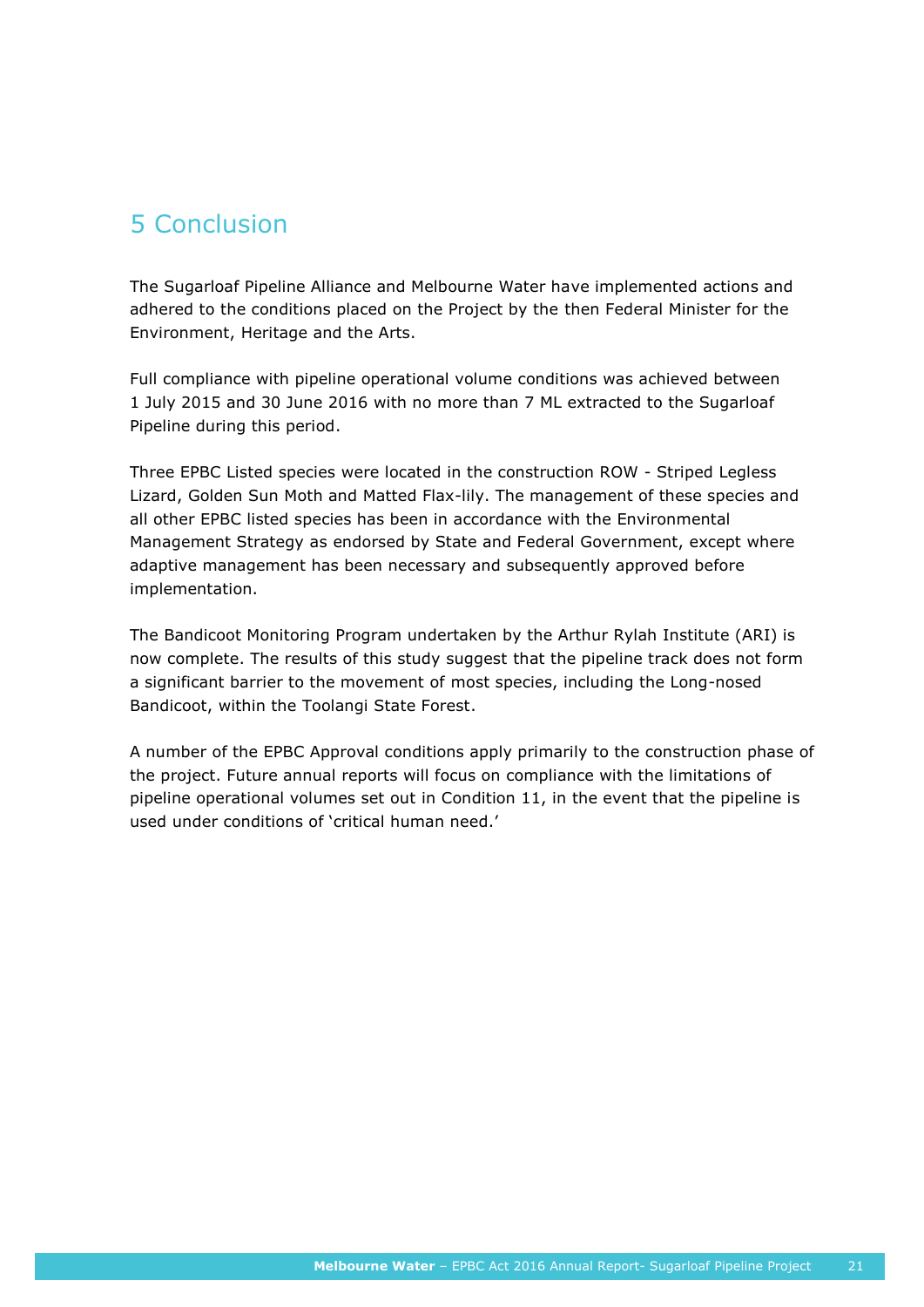#### Appendix A: (Attached)

Clemann, N., L. Durkin, K. Howard, J. Nelson and L. Lumsden. October 2016. Sugarloaf Pipeline habitat linkages—camera monitoring of vehicle track underpasses for bandicoots. *Arthur Rylah Institute for Environmental Research, Department of Environment, Land, Water and Planning*. Unpublished Client Report for Melbourne Water